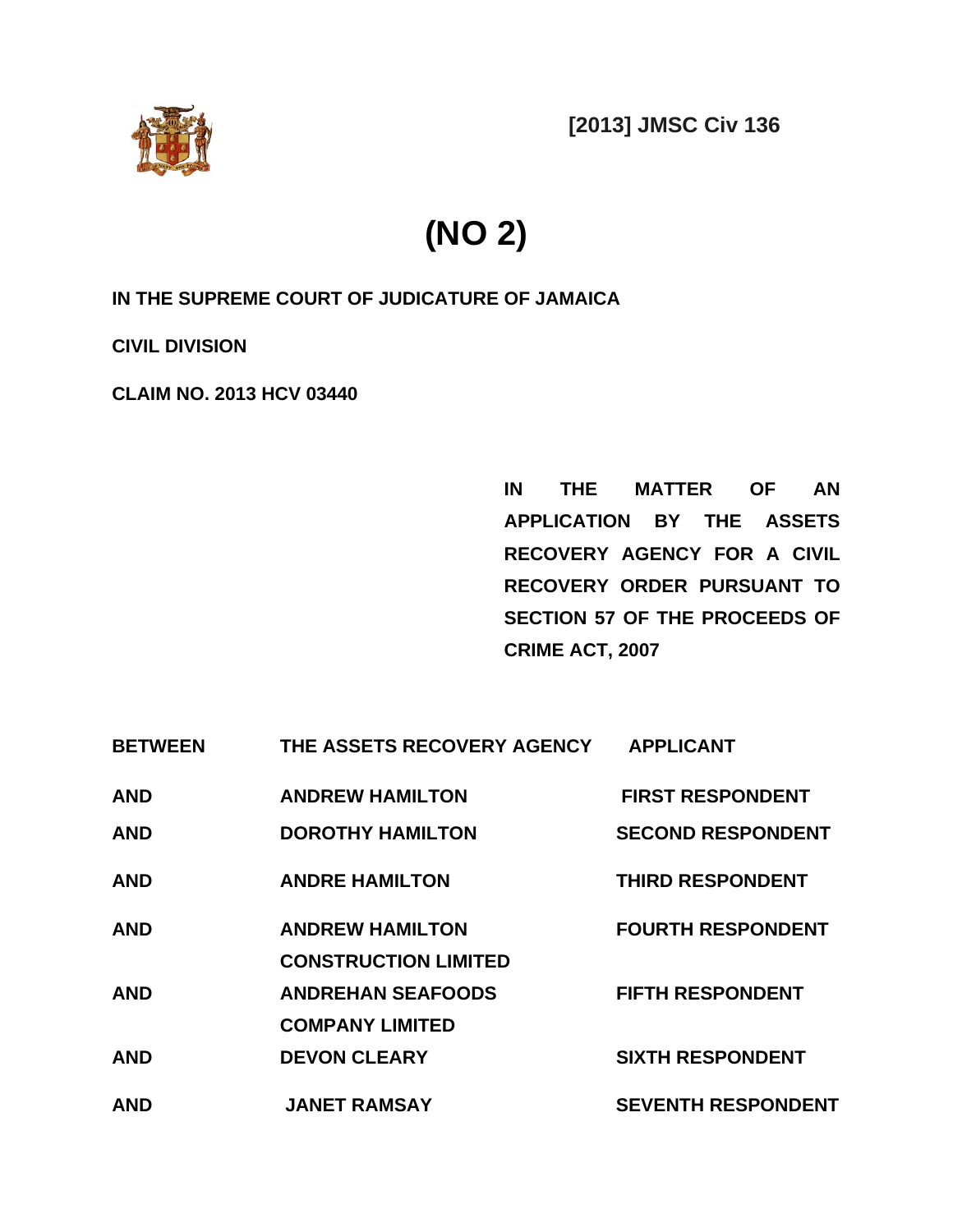| <b>AND</b> | <b>PAULETTE HIGGINS</b> | <b>EIGHTH RESPONDENT</b> |
|------------|-------------------------|--------------------------|
| <b>AND</b> | <b>ANNMARIE CLEARY</b>  | <b>NINTH RESPONDENT</b>  |

### **IN CHAMBERS**

**Ian G Wilkinson QC and Shawn Wilkinson instructed by Wilkinson & Co for the first, second, third, fourth and seventh respondents**

**Anthony Pearson and Dawn Satterswaite for the sixth and ninth respondents**

**Roxann Mars instructed by Knight, Junor and Samuels for the fifth and ninth respondents**

**Nateline Robb Cato, Suzanne Watson Bonner and Charmaine Newsome for the Assets Recovery Agency**

### **August 21 and September 30, 2013**

# **CIVIL PROCEDURE - ABUSE OF PROCESS – STRIKING OUT CLAIM ON GROUNDS OF ABUSE OF PROCESS – DISCHARGING RESTRAINT ORDER ON THE GROUND OF ABUSE OF PROCESS**

### **SYKES J**

**[1]** The Assets Recovery Agency (ARA) believes that the respondents are in possession of property derived from drug trafficking, money laundering and gunrunning. In August 2012, consistent with this view ARA, without notice, applied to restrain several parcels of real estate, freeze dealing with a number of motor cars and to freeze accounts at various financial institutions. Campbell J granted the order. The grounds for the order and accompanying affidavit spoke to investigations being conducted with a view to making a civil recovery application.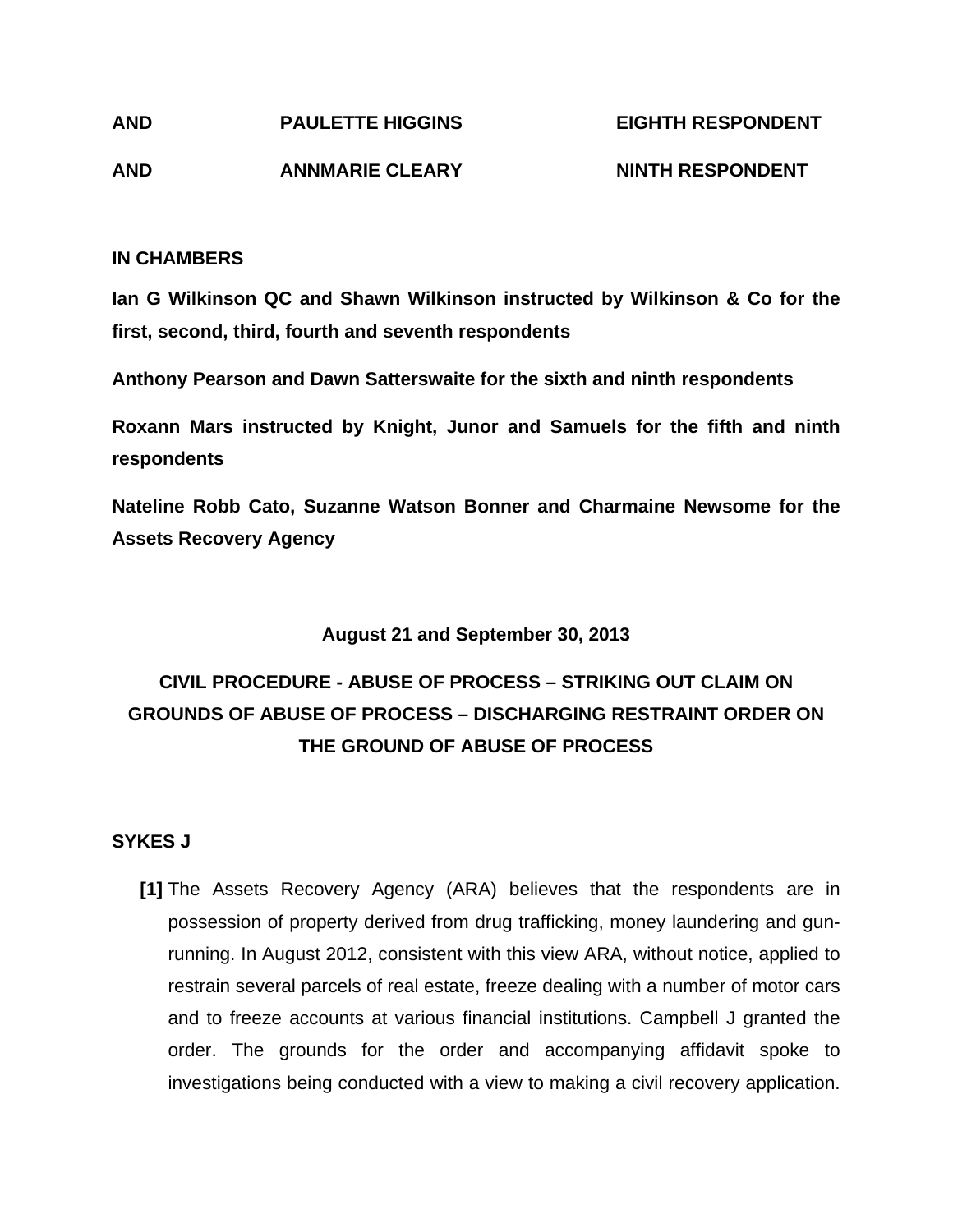No civil recovery claim was ever filed in this matter. In November 2012, Donald McIntosh J extended the order to May 2013. In January 2013, the order was varied by Marsh J to facilitate the sale of two parcels of land.

- **[2]** On May 27, 2013, Marsh J declined to extend the order on what was said, in the order, to be an oral application for extension of the restraint order.
- **[3]** ARA took the view that in light of Marsh J's decision, the proceeding regarding that restraint order (now called the first restraint order) was at an end. ARA had received permission to appeal but eventually decided against it in light of its analysis and interpretation of what took place before Marsh J in May 2013.
- **[4]** ARA's analysis and interpretation of the sequence of events led it to apply for another restraint order (now called the second restraint order) which, this time, was supported by a claim form and particulars of claim. Sykes J granted the restraint order on a without notice application. At the hearing involving all the parties, some of the respondents submitted that the second restraint order was an abuse of process. Indeed, they submitted that the entire process surrounding the second restraint order was an abuse and consequently the claim form and particulars of claim should be struck out and the restraint order should also be discharged. This judgment is about deciding whether these submissions are acceptable.
- **[5]** Arising from Marsh J's decision, a total of JA\$82,660,000.00 were to be released to two firms of attorneys (JA\$67,590,000.00 to the firm of Wilkinson & Co and JA\$15,070,000.00 to Knight, Junor & Samuels). Both sums were to be handed over on or before June 7, 2013. These sums represented the balance of the proceeds of sale of property which were sold after the variation of the restraint order in January 2013. Marsh J's May order had this first paragraph:

*The oral application for an extension of restraint order granted on the 29th day of August 2012, extended to the 7th*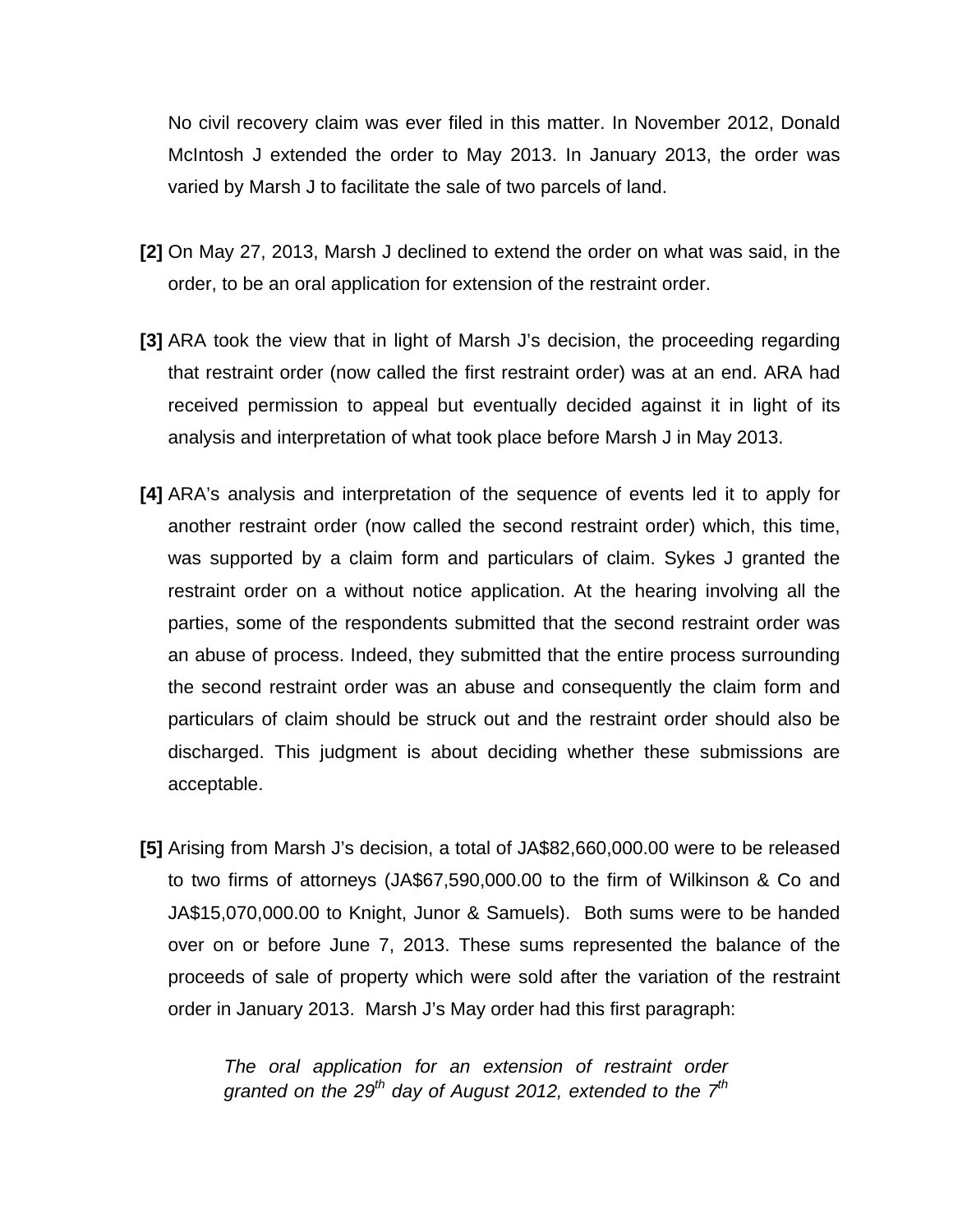*day of November 2012 and further extended on the 29th day of January 2013 is refused.*

### **Whether the second restraint order was an abuse of process**

- **[6]** The Court of Appeal of Jamaica in **S & T Distributors Limited v CIBC Jamaica Limited** SCCA No 112/04 (unreported) (delivered July 31, 2007) and Honourable **Gordon Stewart OJ v Air Jamaica Acquisition Group Limited** [2012] JMCA Civ 2 approved **Johnson v Gore Wood & Co (A Firm)** [2002] 2 AC 1 (HL), the leading case from England and Wales on abuse of process. In **Gore Wood** Lord Bingham and Lord Millett dealt with abuse of process. Lord Goff, Lord Cooke and Lord Hutton expressly agreed with Lord Bingham's analysis of the law and facts as well as his conclusion. Lord Millett gave his own analysis in arriving at the same conclusion as Lord Bingham.
- **[7]** A brief account of the **Gore Woods** facts is necessary to understand the case. Mr Johnson conducted business through a number of companies. Over the years he had used the defendant firm of solicitors to advise him and to manage his affairs. In respect of one of his business ventures he, through his company, W Ltd, decided to exercise an option to purchase land his company had leased. He so advised his solicitors. The solicitors exercised the option but did so in a manner that led to litigation between W Ltd and the vendor. W Ltd prevailed, eventually, but at a very high cost. W Ltd sued the firm of solicitors. At the time of this claim, Mr Johnson also had a personal claim against the solicitors but it was not filed at the same time as the company's claim. The company's claim was settled. When the personal claim was brought, the solicitors took the point that it was an abuse of process because the very same facts or substantially the same facts were being relied on to ground the personal claim. From these premises, the solicitors argued that both claims should have been brought at the same time and to have successive claims arising from the same facts and circumstances was an abuse of process. The trial judge disagreed and dismissed the application. The Court of Appeal reversed the trial judge, holding that, the personal claims should have been brought at the same time as the company's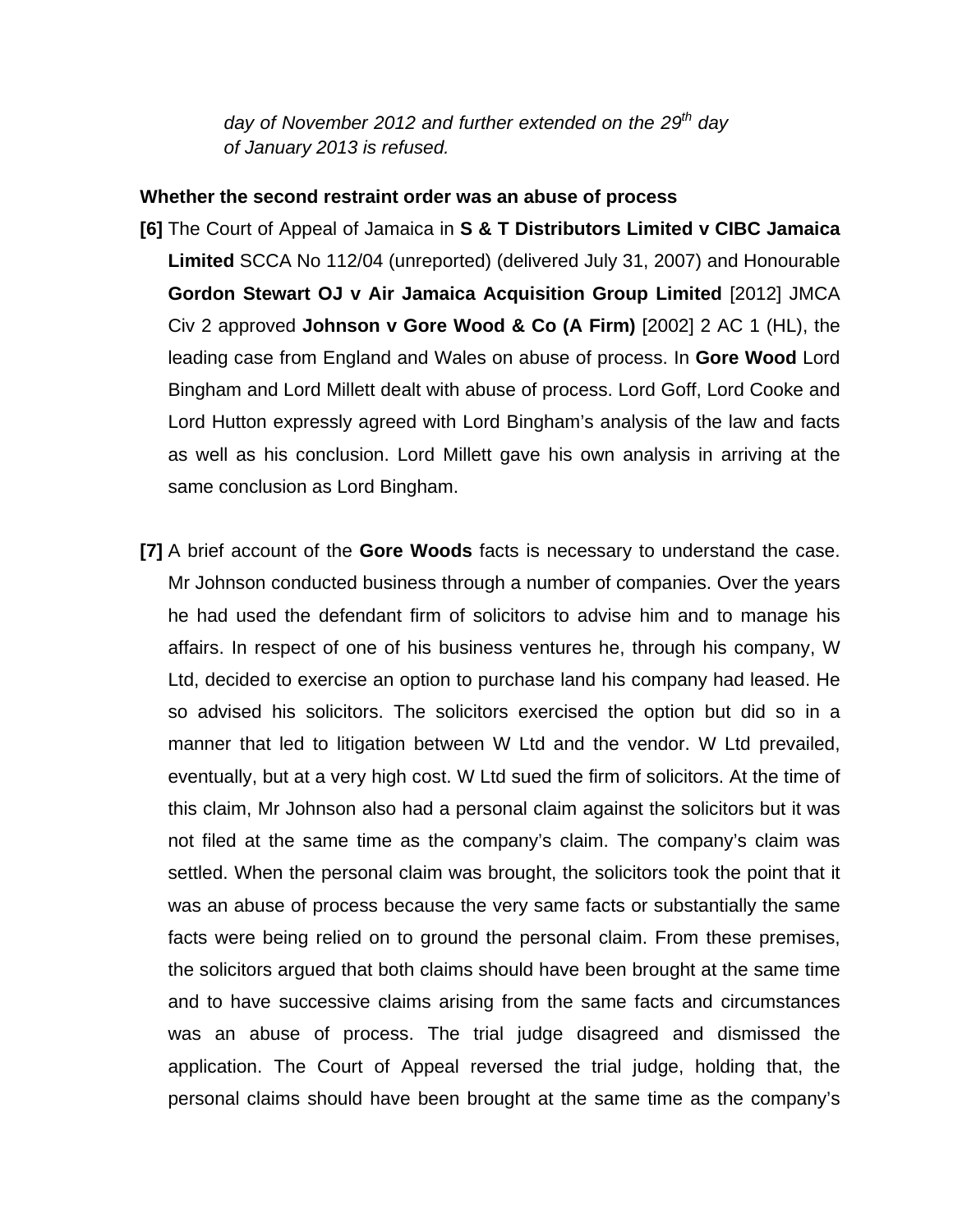claims and that there was no good reason not do so because the basis of the personal claims 'encompasses practically the whole of the ground traversed for six weeks in the company action' (page 21 H). The Court of Appeal had applied what it understood to be the rule in **Henderson v Henderson** which was that where a person could have brought all his claims in one action and failed to do so, that would amount to an abuse of process unless there were special reasons for not doing so. Up to this point in the litigation saga, the Court of Appeal of England and Wales were saying that failure to bring the two claims which were based on the same facts was an abuse of process.

- **[8]** In this regard the Court of Appeal was in distinguished company. The Judicial Committee of the Privy Council in **Yat Tung Investments Co Ltd v Dao Heng Bank Ltd** [1975] AC 583 held that a litigant who brought a claim on one ground which was dismissed would not be allowed to bring the same claim on another ground against the same defendant in the absence of some special reason. The Henderson rule was applied.
- **[9]** The House of Lords unanimously reversed the Court of Appeal. For Lord Millett, a vital consideration was the risk of denying a litigant the right to have a matter litigated. At page 59 his Lordship stated:

*It is one thing to refuse to allow a party to relitigate a question which has already been decided; it is quite another to deny him the opportunity of litigating for the first time a question which has not previously been adjudicated upon. This latter (though not the former) is prima facie a denial of the citizen's right of access to the court conferred by the common law and guaranteed by article 6 of the Convention for the Protection of Human Rights and Fundamental Freedoms (1953). While, therefore, the doctrine of res judicata in all its branches may properly be regarded as a*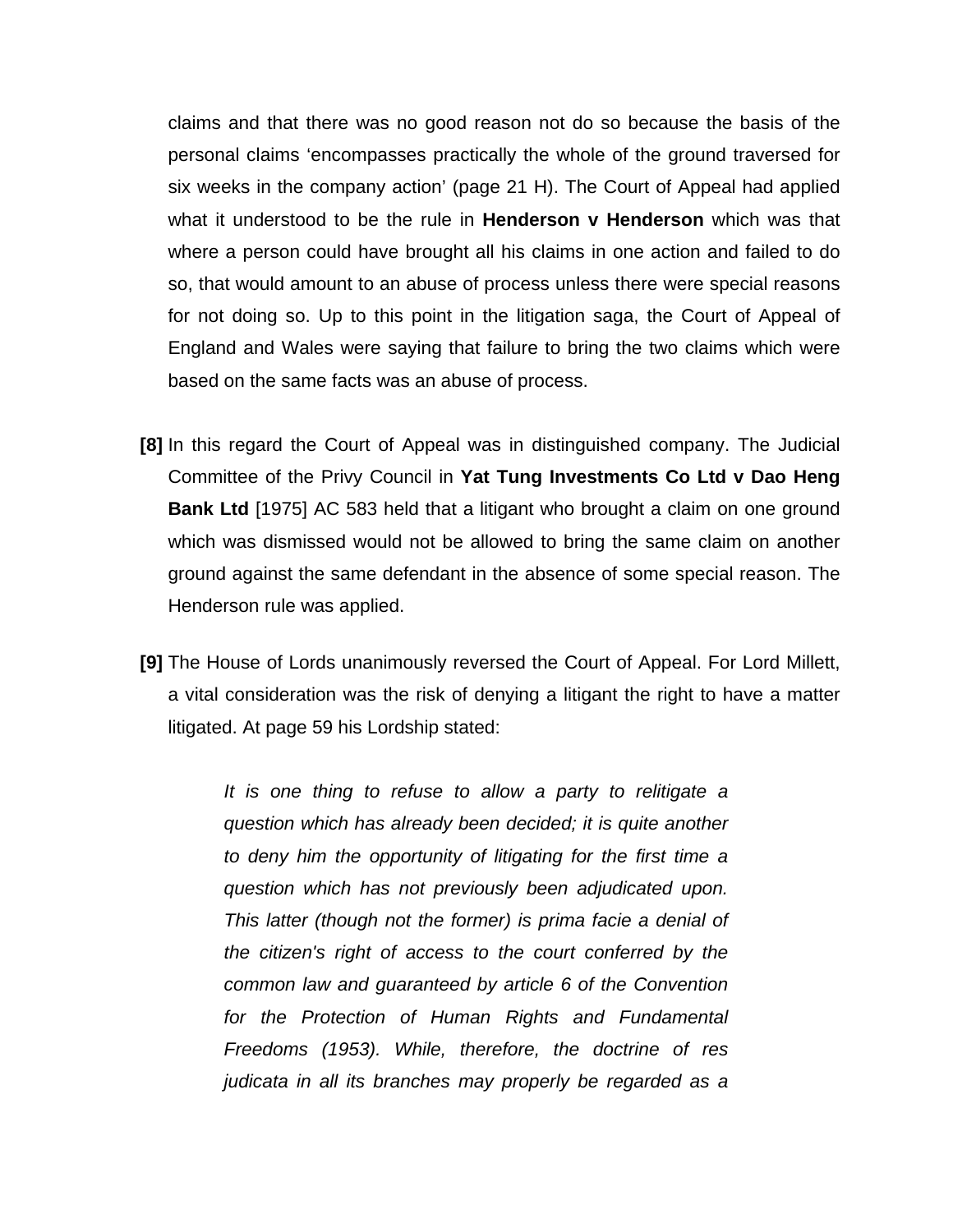*rule of substantive law, applicable in all save exceptional circumstances, the doctrine now under consideration can be no more than a procedural rule based on the need to protect the process of the court from abuse and the defendant from oppression.*

- **[10]** His Lordship drew a clear line of demarcation between re-litigating a matter which was properly within the doctrine of res judicata and circumstances falling short of that doctrine. In the case of res judicata, the second matter would have to be stopped as a matter of law because they parties had already litigated the same issues between the same parties. There was no discretion to apply. Of course, this seemingly absolute statement has to be qualified in light of **Arnold v National Westminster Bank** [1991] 2 AC 93 where a party was able to come relitigate an interpretation of the clause of lease where a decision of a higher court cast doubt on the interpretation given by a lower court. If the second matter fell squarely within the doctrine then it must be dismissed. In circumstances falling short of this, then more refined analysis is necessary having regard to the right of access to the courts so that matters can be resolved. If the parties have not in fact litigated the matter through to final judgment then that is a powerful factor pointing away from a dismissal of the matter on the ground of abuse of process.
- **[11]** Lord Millett then went on to look at the facts of the case and noted that Mr Johnson and the company were separate legal persons and the interests of the company were quite different from his personal interest. His Lordship also held at page 60:

*It was not in the company's interest for his personal claims to be joined with its own much simpler claim, or for its case to be delayed until Mr Johnson's own case was ready for trial. Had the company been in liquidation and its action brought by the liquidator, he would have been well advised to insist*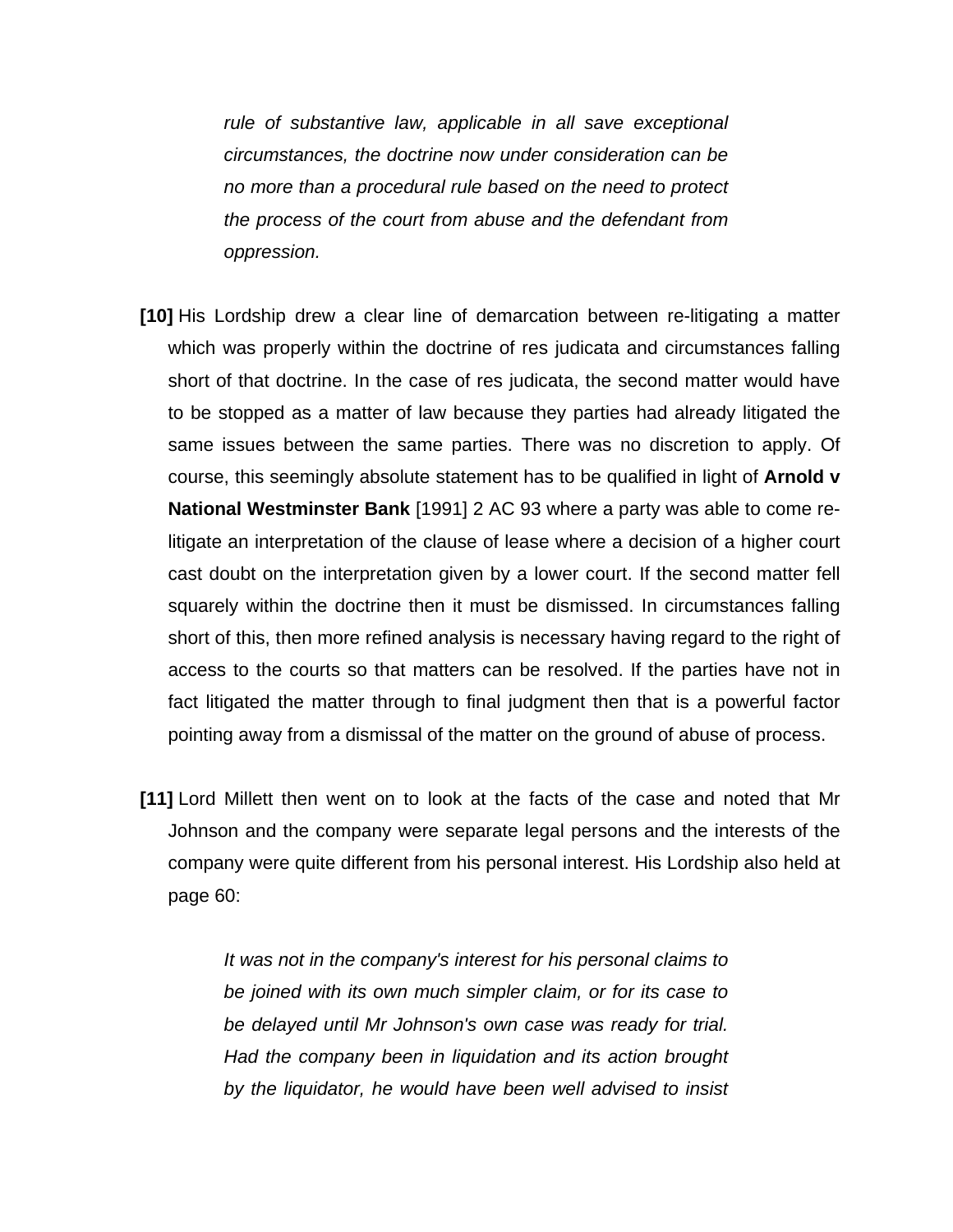*on separate trials and to object to any delay in the trial of the company's action.*

- **[12]** Lord Millett took account of the fact that the company's claim had far advanced along the road to trial. However, this does not explain why the personal claim was not brought at the same time since both claims arose at the same time and it appeared that Mr Johnson contemplated both claims from the outset. For his Lordship, the fact that the personal action could have been brought at the same time as the company's action did not mean it should necessarily have been brought. Indeed, there was no automatic rule that failure to bring all the claims between the parties arising out of the same facts and circumstances is necessarily an abuse of process. To put it another way, bringing a second claim does not necessarily lead to the conclusion that that act is inherently an abuse of process leading to the remedy of striking out the second claim. Consequently, Mr Johnson's failure to bring his personal claim did automatically mean that bringing the personal claim was oppressive or an abuse of process.
- **[13]** Also, Lord Millett was extremely reluctant to hold the second claim as an abuse because Mr Johnson was suing in his personal capacity while the company was suing in its own right.
- **[14]** Lord Bingham indicated at pages 30 31 what should be the correct approach to abuse of process. His Lordship stated:

*It may very well be, as has been convincingly argued (Watt, "The Danger and Deceit of the Rule in Henderson v Henderson: A new approach to successive civil actions arising from the same factual matter" (2000) 19 CLJ 287), that what is now taken to be the rule in Henderson v Henderson has diverged from the ruling which Wigram V-C made, which was addressed to res judicata. But Henderson*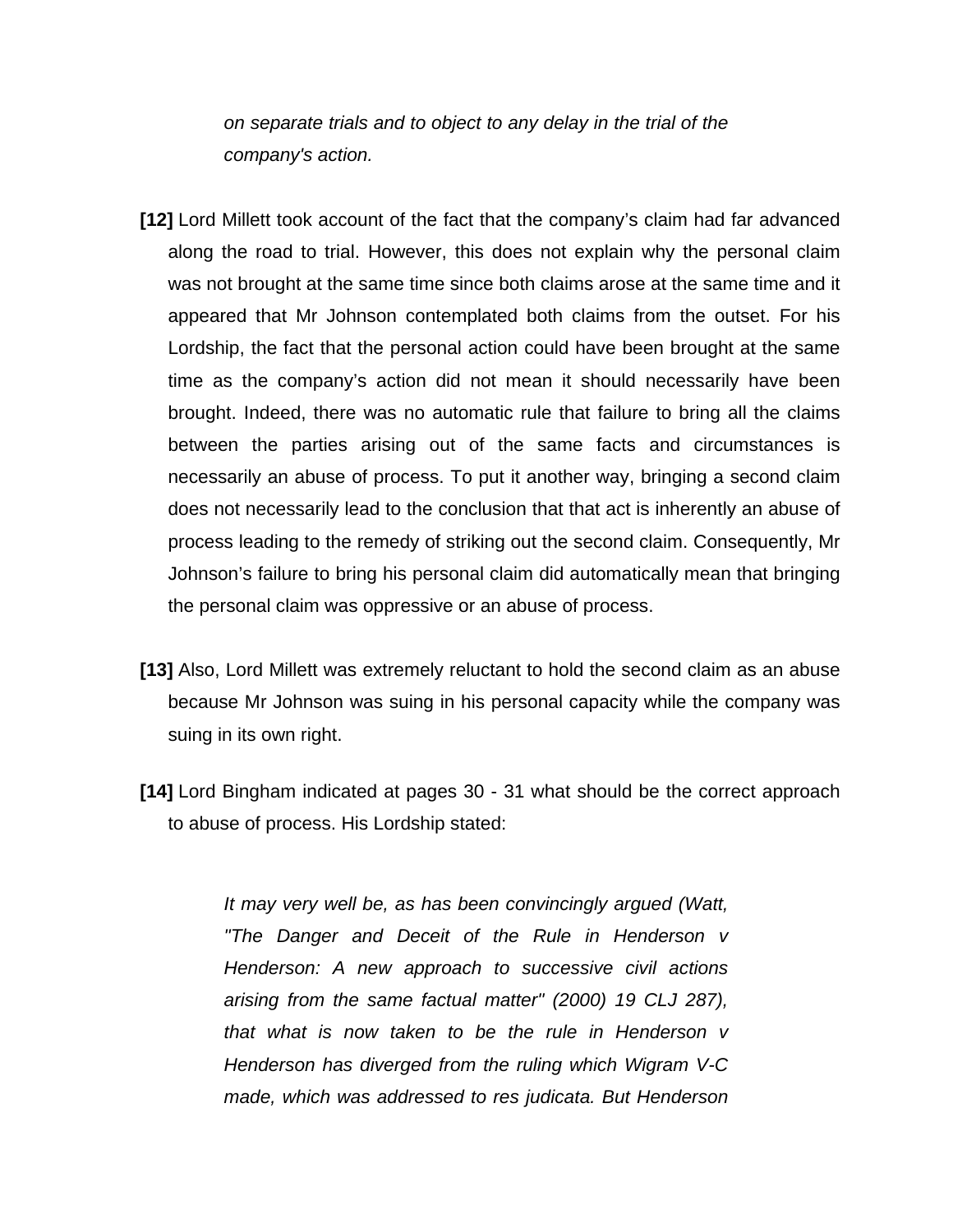*v Henderson abuse of process, as now understood, although separate and distinct from cause of action estoppel and issue estoppel, has much in common with them. The underlying public interest is the same: that there should be finality in litigation and that a party should not be twice vexed in the same matter. This public interest is reinforced by the current emphasis on efficiency and economy in the conduct of litigation, in the interests of the parties and the public as a whole. The bringing of a claim or the raising of a defence in later proceedings may, without more, amount to abuse if the court is satisfied (the onus being on the party alleging abuse) that the claim or defence should have been raised in the earlier proceedings if it was to be raised at all. I would not accept that it is necessary, before abuse may be found, to identify any additional element such as a collateral attack on a previous decision or some dishonesty, but where those elements are present the later proceedings will be much more obviously abusive, and there will rarely be a finding of abuse unless the later proceeding involves what the court regards as unjust harassment of a party. It is, however, wrong to hold that because a matter could have been raised in earlier proceedings it should have been, so as to render the raising of it in later proceedings necessarily abusive. That is to adopt too dogmatic an approach to what should in my opinion be a broad, merits-based judgment which takes account of the public and private interests involved and also takes account of all the facts of the case, focusing attention on the crucial question whether, in all the circumstances, a party is misusing or abusing the process of the court by seeking to raise before it the issue which could have been raised before. As one cannot comprehensively list all*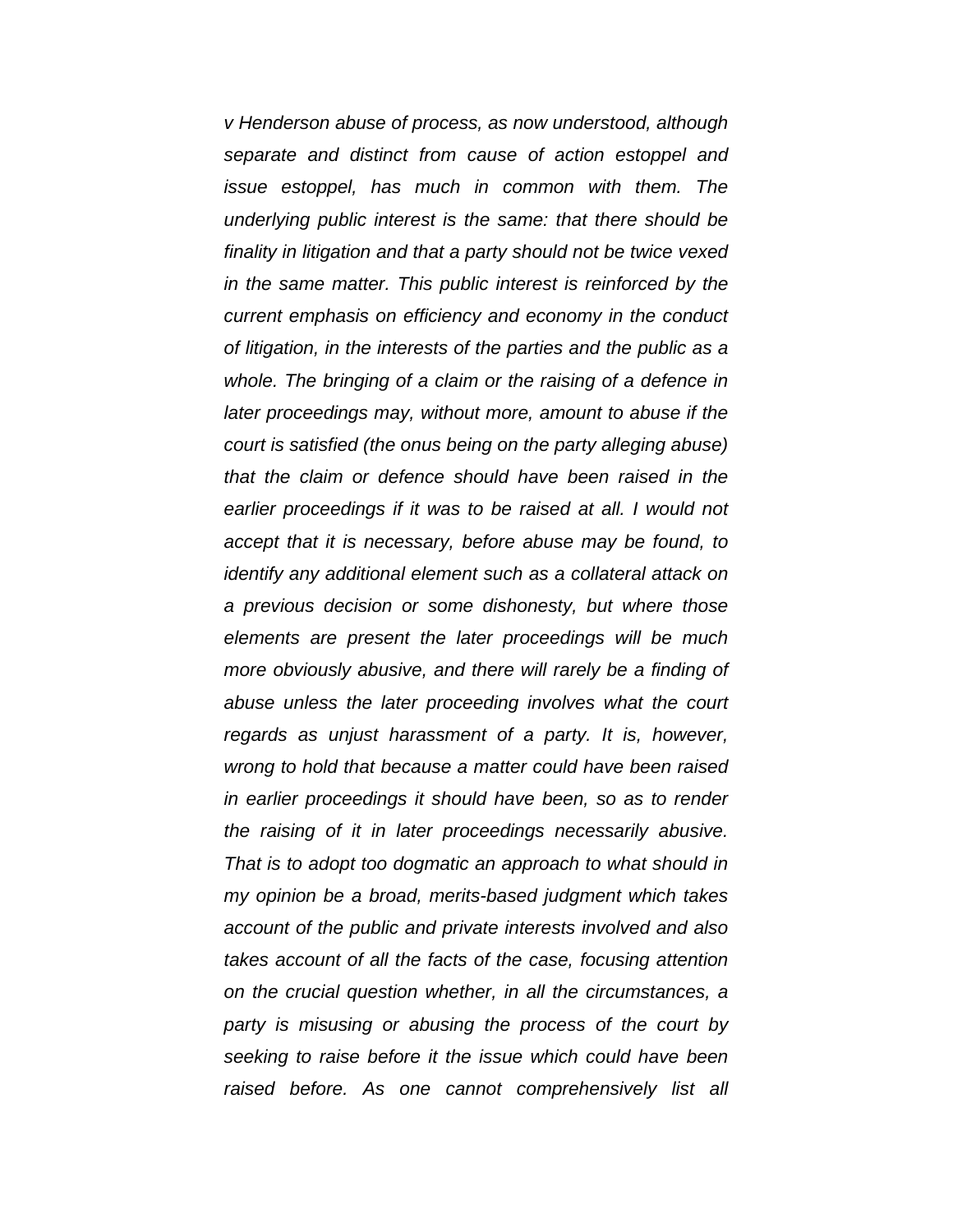*possible forms of abuse, so one cannot formulate any hard and fast rule to determine whether, on given facts, abuse is to be found or not. Thus while I would accept that lack of funds would not ordinarily excuse a failure to raise in earlier proceedings an issue which could and should have been raised then, I would not regard it as necessarily irrelevant, particularly if it appears that the lack of funds has been caused by the party against whom it is sought to claim. While the result may often be the same, it is in my view preferable to ask whether in all the circumstances a party's conduct is an abuse than to ask whether the conduct is an abuse and then, if it is, to ask whether the abuse is excused or justified by special circumstances. Properly applied, and whatever the legitimacy of its descent, the rule has in my view a valuable part to play in protecting the interests of justice.*

- **[15]** Lord Bingham, in reversing the Court of Appeal, took the view that the Court of Appeal's approach was too strict and mechanical. Interestingly, none of their Lordships contradicted the Court of Appeal's view that it was virtually the same allegations that were being used to ground both claims and that both arose at the same time. Lord Bingham accepted 'that it would certainly have been preferable if the judge who tried the company's action, and thereby became familiar with much of the relevant detail and evidence, had been able at the same time or shortly thereafter to rule on the personal claim. That would have been efficient and economical' (page 34D) but that there were good reasons for not adopting the efficient and economical course. The Court of Appeal, it was said, '[gave] little or no weight to the considerations which led Mr Johnson to act as he did and failing to weigh the overall balance of justice' (page 34G).
- **[16]** From reading their Lordships' speeches it seems that what was deprecated was what appeared to be an automatic reflex action which goes like this, 'same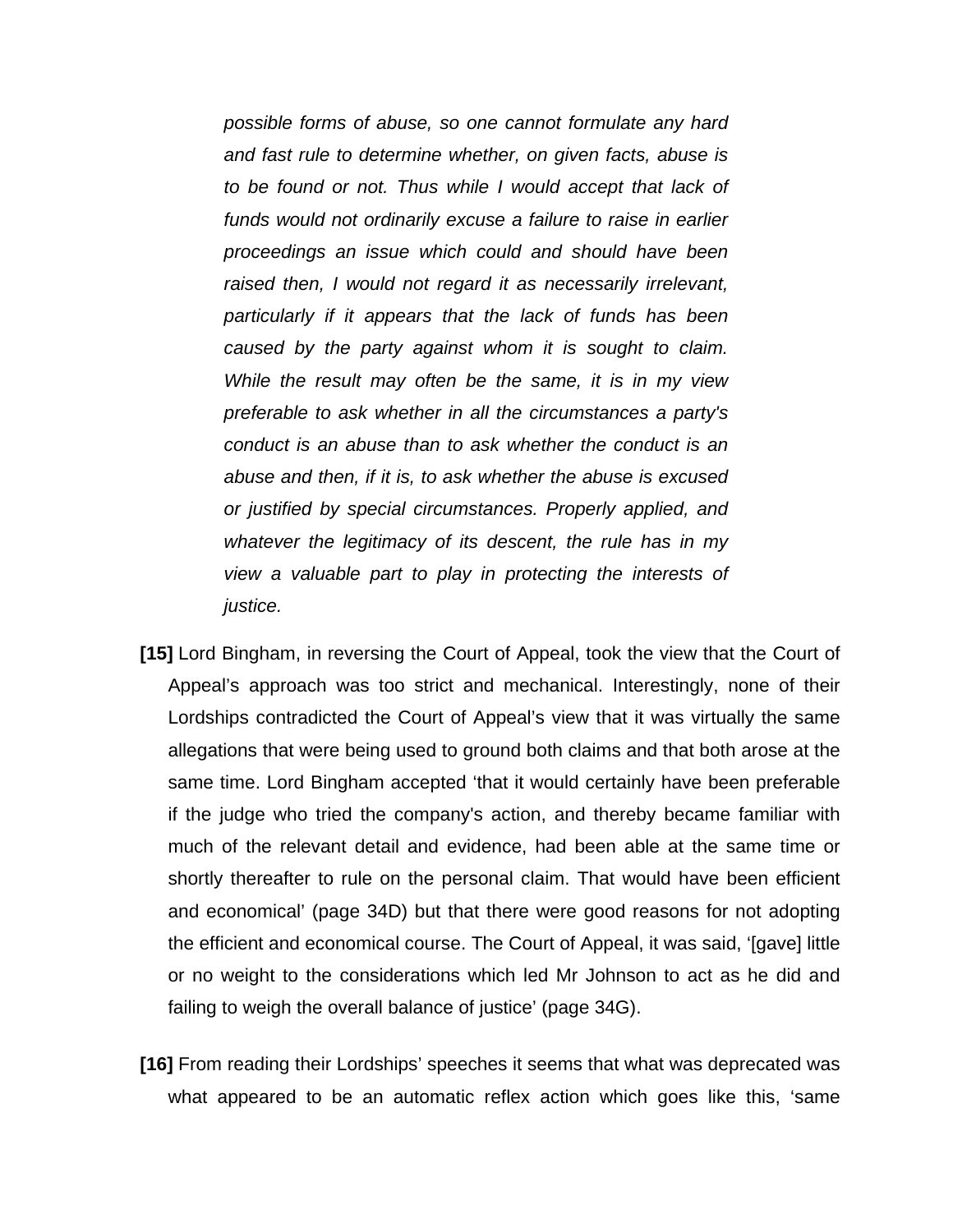circumstances, substantially the same facts, not brought in one action (regardless of reason), then it must be abusive.' Their Lordships took the view that this was the approach of the Court of Appeal and thus it was stigmatised a mechanical. What Lord Bingham has in mind is a more nuanced approach which does not focus exclusively on whether the claim could have been brought but to take account of things compendiously described as '*a broad, merits-based judgment which takes account of the public and private interests involved and also takes account of all the facts of the case'* and focusing on '*the crucial question whether, in all the circumstances, a party is misusing or abusing the process of the court by seeking to raise before it the issue which could have been raised before*.'

**[17]** The result was that that law was clarified, 'mechanicalism' was denounced and uncertainty introduced; uncertainty because a discretion is now involved. As Gary Watt observed in *Henderson is dead! Long live Henderson! – The Modern Rule of Abuse of Process* (CJQ 2001, 20 (Mar), 90 – 101, 101:

> *Lord Bingham's approach to abuse of process is the epitome of common sense, but it is common sense which might come at the price of uncertainty and unpredictability in the judicial response to successive civil actions arising from the same factual matter. His Lordship observed that the public interest underlying the rule in Henderson "is reinforced by the current emphasis on efficiency and economy in the conduct of litigation". It must be a concern, however, that the adoption of a "broad balance of justice" approach instead of a more doctrinal approach is as likely to multiply suits (witness the outcome in the instant case) as to preclude them. Certainty breeds efficiency, broad discretion breeds litigation.* (emphasis added)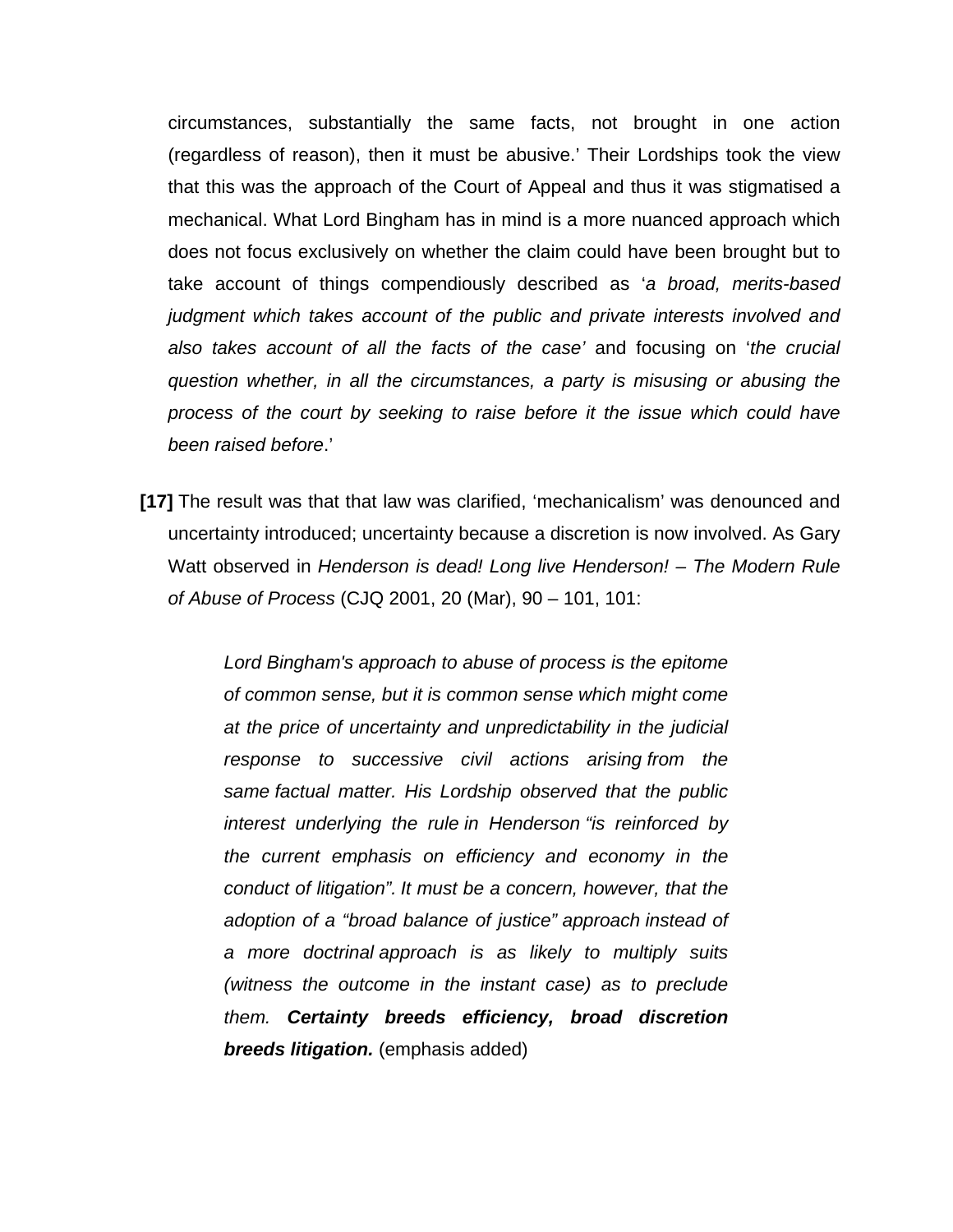**[18]** In like manner, a Judge of the Court of Appeal of New South Wales, writing extra-judicially came to the same conclusion. K R Handley, *A Closer Look at Henderson v Henderson* LQR, 2002, 118 (Jul) 397 – 407, 707, concluded:

> *Strike-out applications based solely on cause of action or issue estoppels can usually be determined summarily on minimal evidence. On the other hand the abuse of process issue which, in the words of Lord Bingham in* Johnson, *calls for "a broad merits-based approach" requires a discretionary judgment and this will tend to generate extensive evidence and lengthy argument.*

- **[19]** The observation by these learned authors is the very thing that has happened in this case; the language and approach of **Gore Wood** has provided fuel for the submissions on both sided.
- **[20]** So, what does Lord Bingham mean by '*broad, merits-based judgment which takes account of the public and private interests involved and also takes account of all the facts of the case, focusing attention on the crucial question whether, in all the circumstances, a party is misusing or abusing the process of the court by seeking to raise before it the issue which could have been raised before'*? Whatever else it may mean, based on his Lordship's dictum in **Gore Wood**, it means, at least, examining the reasons advanced by the person who is accused of abuse of process. It also means a close examination of facts, taking into account the reasons, if any, advanced by the person accused of abusing the process for the adoption of a particular course and then deciding whether what occurred is a sufficiently serious misuse of the process of the court to warrant being barred from continuing the case with the consequence that the actual merits of the case are not explored. Clearly, there is room for disagreement among experienced judges as the case of **Gore Wood** demonstrated.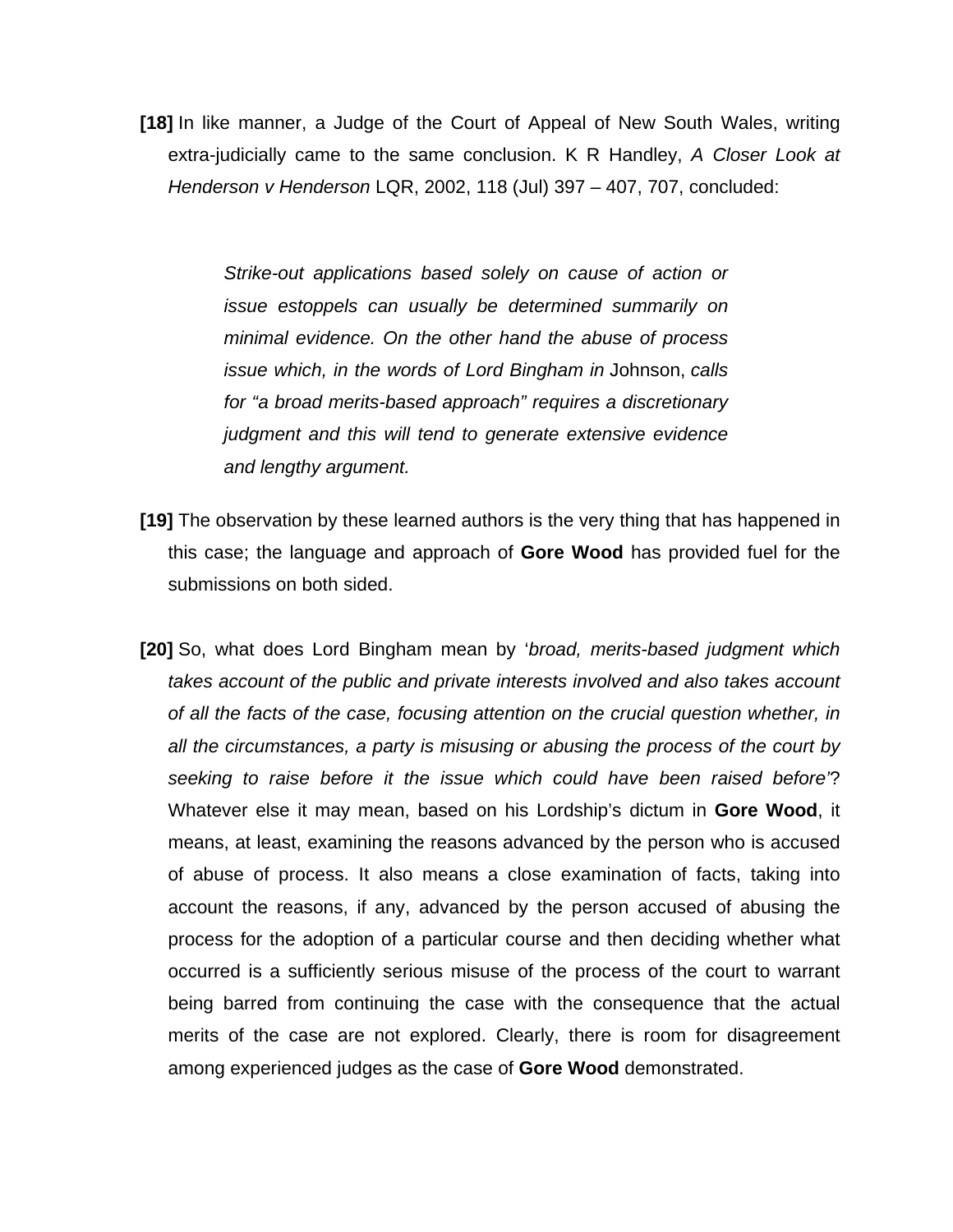**[21]** This court's deduction from **Gore Wood** is that the judge is to take account of various factors against the backdrop of fundamental principles. What are these fundamental principles? What are the factors?

### **The Fundamental Principles**

- **[22]** There are fundamental principles which must always be in mind when considering the question of abuse of process. These are:
	- (a) courts exist for the determination of disputes that the parties cannot resolve and so litigants, without scrupulous care, ought not to be denied the opportunity to have the courts decide their issues (**Gore Wood** – Lord Bingham p 22;
	- (b) access to the courts is a fundamental right (Lord Millett p 59) and section 16 of the Charter of Fundamental Rights and Freedoms;
	- (c) there should be finality in litigation and a party should not have to answer for the same matter twice (**Gore Wood** - Lord Bingham p 31);
	- (d) the public interest emphasizes efficiency and economy in the conduct of litigation (**Gore Wood** – Lord Bingham p 31). This is now reflected in the Civil Procedure Rules which state that the courts' resources should be used in such a manner that any given case is allocated its fair share of resources.
	- (e) abuse of process is not limited to cases of dishonesty or collateral attack on a previous decision and it is not necessary to establish any of these factors before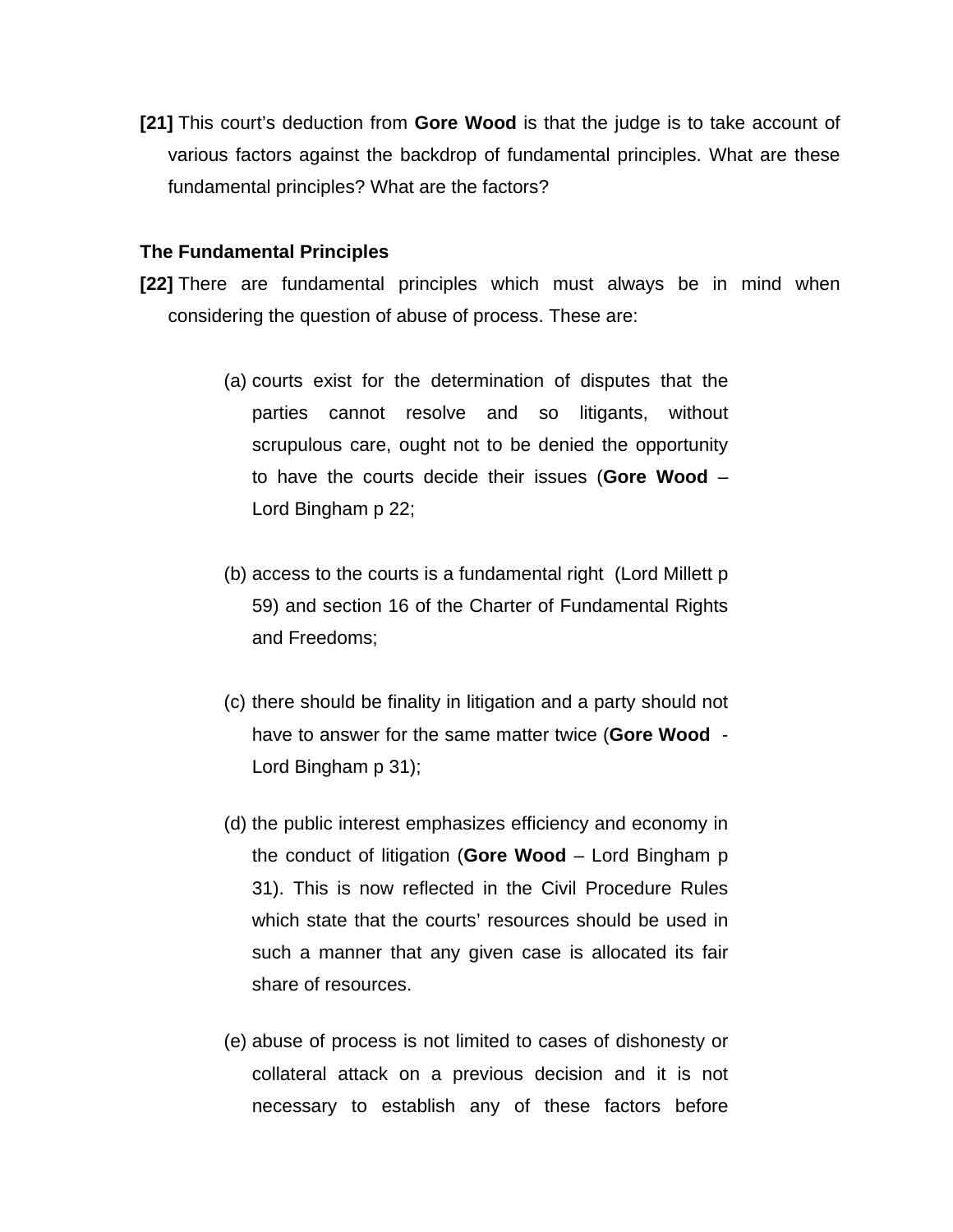conduct is held to be an abuse of process. However, their presence will make it easier to conclude that there is an abuse of process but even then there is no inevitability about this because what is involved is a discretion (**Gore Wood** – Lord Bingham p 31);

- (f) a distinction must be drawn between abuse of process and the doctrine of res judicata or issue or cause of action estoppel (**Gore Wood** - Lord Millett p 58);
- (g) abuse of process is capable of applying to cases where the first matter did not proceed to judgment or may have ended in a settlement (**Gore Wood** - Lord Millett p 59);
- (h) there is no presumption against bringing successive actions (**Gore Wood** – Lord Millett pp 59 - 60).
- (i) the Henderson v Henderson rule does not extend to cases where the defendants in the second case is different from the first (**Gore Wood** - Lord Millett p 60).
- **[23]** In addition to these fundamental principles, this particular case has an added dimension which must be taken into account. The instant case is not just a matter between private citizens. It action being taken to enforce the law which has as its objective the taking of property allegedly derived from criminal activity or unlawful activity. This is an important public policy issue which cannot be lightly swept aside because this objective is seen as vital to undermining the economic capacity of organised criminal enterprises to continue its criminal activity.

#### **Factors to be considered**

**[24]** In **Gore Wood**, their Lordships were careful not to develop a checklist of factors to be taken into account but left the decision to the good sense of the judge who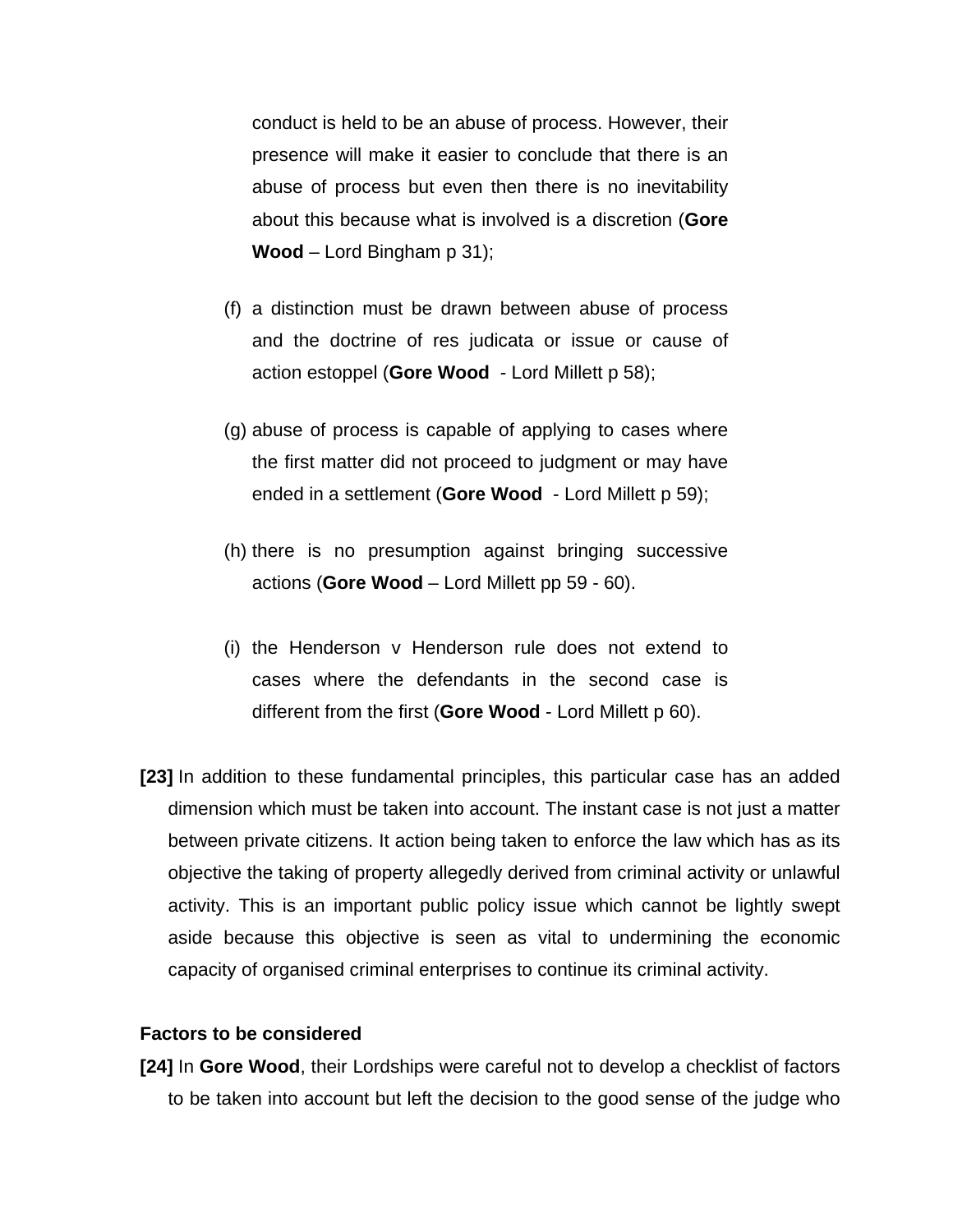should take account of the full facts and circumstances in any particular case including any reasons advanced by the party accused of abuse of process explaining why he took the particular course. Despite the absence of a checklist, it is prudent to look at previous cases to get a sense of what factors may be of relevance. None of them is necessarily decisive by themselves but they are to be given due consideration and weight.

- **[25]** From the decided cases some factors seem to figure prominently in the assessment process. These are as follows:
	- (a) if the matter was not yet adjudicated upon and/or it is between different parties then that is an important consideration in deciding whether there is an abuse of process (**Gore Wood**);
	- (b) if the second claim is in substance though not in form the same claim dressed up in different garb the second claim may be dismissed (**Yat Tung Investment Co Ltd v Dao Heng Bank Ltd** [1975] AC 581);
	- (c) if the first claim proceeds all the way to final judgment (or settlement) and the parties are the same and the second claim raises issues which properly belonged to the first claim and might have been brought forward with reasonable diligence, then in the absence of special circumstances the plea of abuse of process may succeed (**Henderson v Henderson**);
	- (d) if the second action is in substance a collateral attack on the decision in the first matter, then an abuse of process will be found to exist (**Hunter v Chief Constable of the West Midlands Police** [1982] AC 529; **Ilene Kelly and**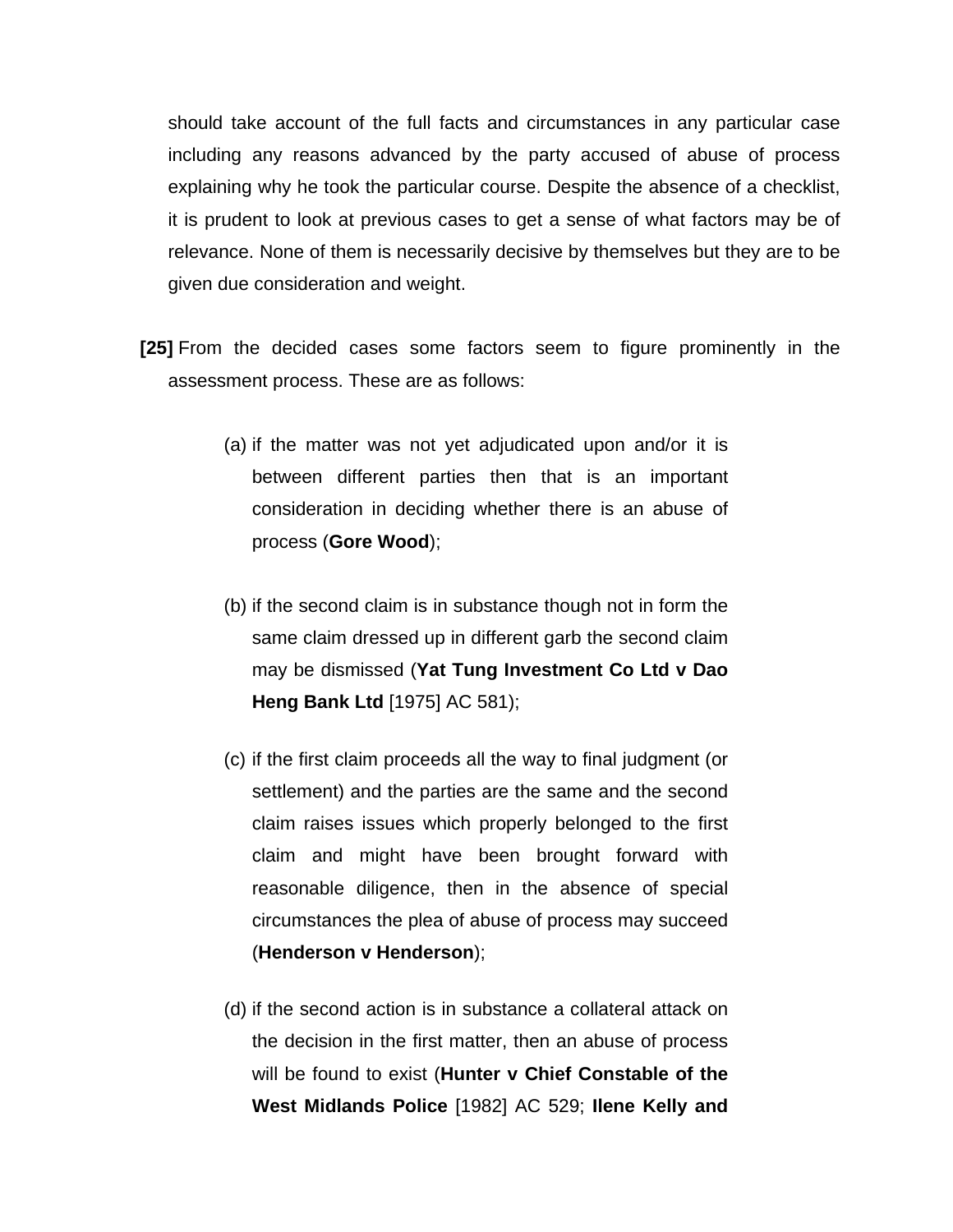## **Errol Milford (Executors of Estate of Evelyn Francis, dec'd) v The Registrar of Titles** [2011] JMCA Civ 42);

- (e) if subsequent decisions of higher courts show that a particular legal position was incorrect then it may be possible for the same parties to reopen the matter decided between them. Thus res judicata in its strictest sense would not apply (**Arnold v National Westminster Bank** [1991] 2 AC 93);
- (f) the explanation given by the person accused of abuse of process is taken into consideration (**Gore Wood**)**;**
- **[26]** As can be seen from the factors just listed, not all will be relevant in every case but they nonetheless provide a guide to what the judge ought to be looking for. The presence of some, such as circumventing a previous decision, will quite likely lead to a finding that there is an abuse of process. On the contrary, the presence of others, for example, a higher court saying or suggesting that a lower court ruling in a particular case was incorrect, is more likely to lead to the conclusion that there was no abuse of process.

### **The Chronology**

### **The first restraint order (Claim No. 2012 HCV 04604)**

- **[27]** In August of 2013, the ARA applied to Campbell J for a restraint order under section 32 of POCA preventing dealings in any way with a number of properties. It is not necessary to itemise them at this stage. The grounds of that application were:
	- (a) a civil recovery **investigation** had commenced in Jamaica and Andrew Hamilton, Rohan Fisher, and Ricardo Fisher, and their associates were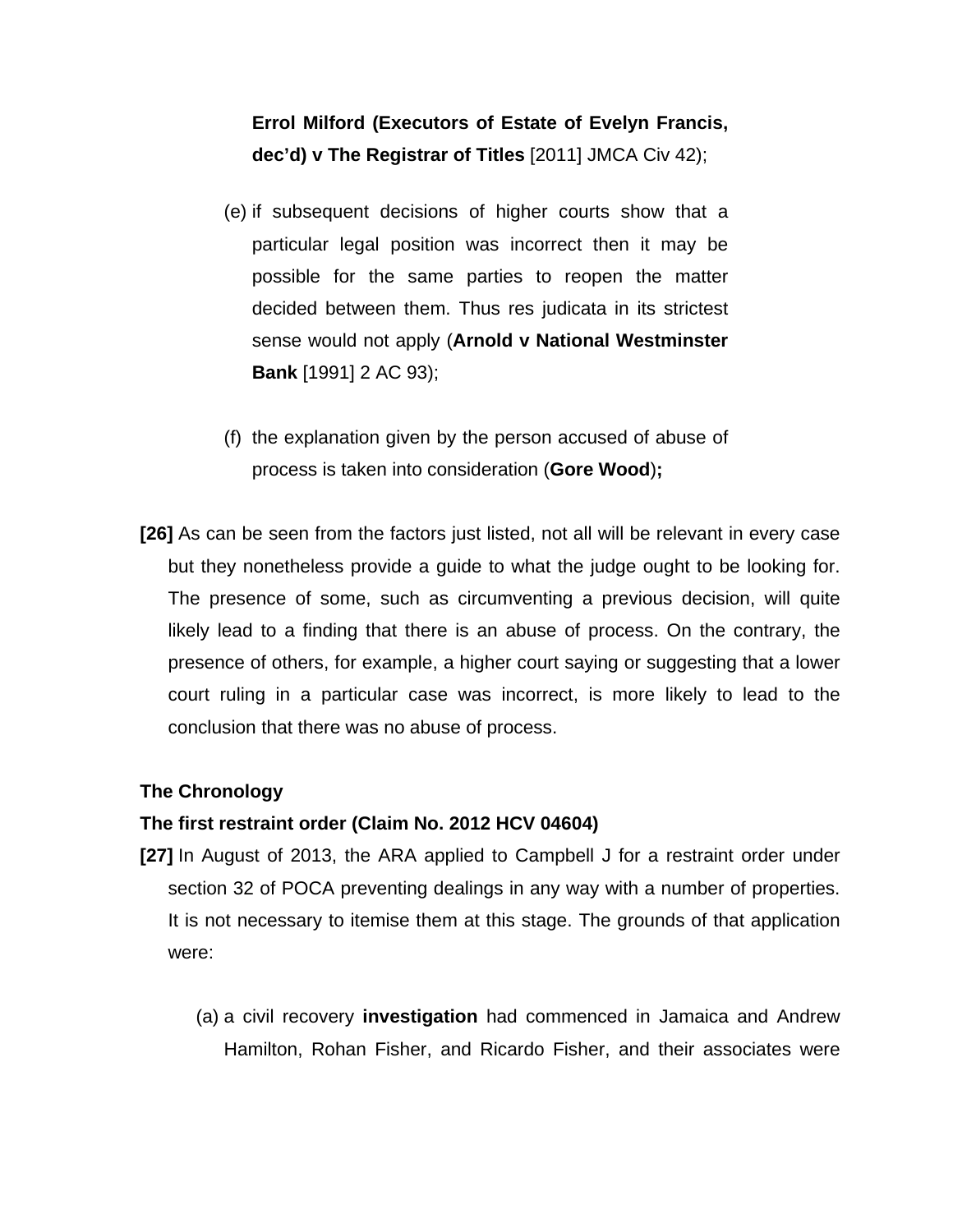believed to be dealing with property derived from unlawful activity (emphasis added);

- (b) in February 2012, Andrew Hamilton, Rohan Fisher and Ricardo Fisher were indicted for money laundering, drug and firearm offences in the State of California in the United States of America;
- (c) it is believed that the proceeds from the alleged criminal activities were used to purchase properties, including real estate and motor vehicles, in their names.
- **[28]** The application was supported by the affidavit of Mr Ronald Rose, an investigator of the ARA, dated August 16, 2012. Campbell J granted the order. As stated earlier, no claim form was filed in this matter.
- **[29]** The contents of the affidavit can be summarised as follows:
	- (a) Mr Andrew Hamilton aka Anthony Randazzo, aka Andrew Campbell, aka Barri Housen, Ricardo Fisher aka Guy Williams, and Richard Anderson aka Rohan Fisher, aka Terrence Johnson, aka Brisco were indicted in the Central District of California in the United States of America for money laundering, drug and firearm offences.
	- (b) Mr Hamilton was believed to own, legally or equitably, properties which were either in his name, or in the name of himself and any of the thirteen respondents, or in the name of the respondents alone.
	- (c) investigations showed that Mr Hamilton was a director and shareholder in Andrew Hamilton Construction Company ('AHCC') and Andrehan Seafoods Company Limited ('ASCL'). The other shareholders in AHCL are Mr Andrew Hamilton (980), Miss Janet Ramsay (10) and Miss Ann-Marie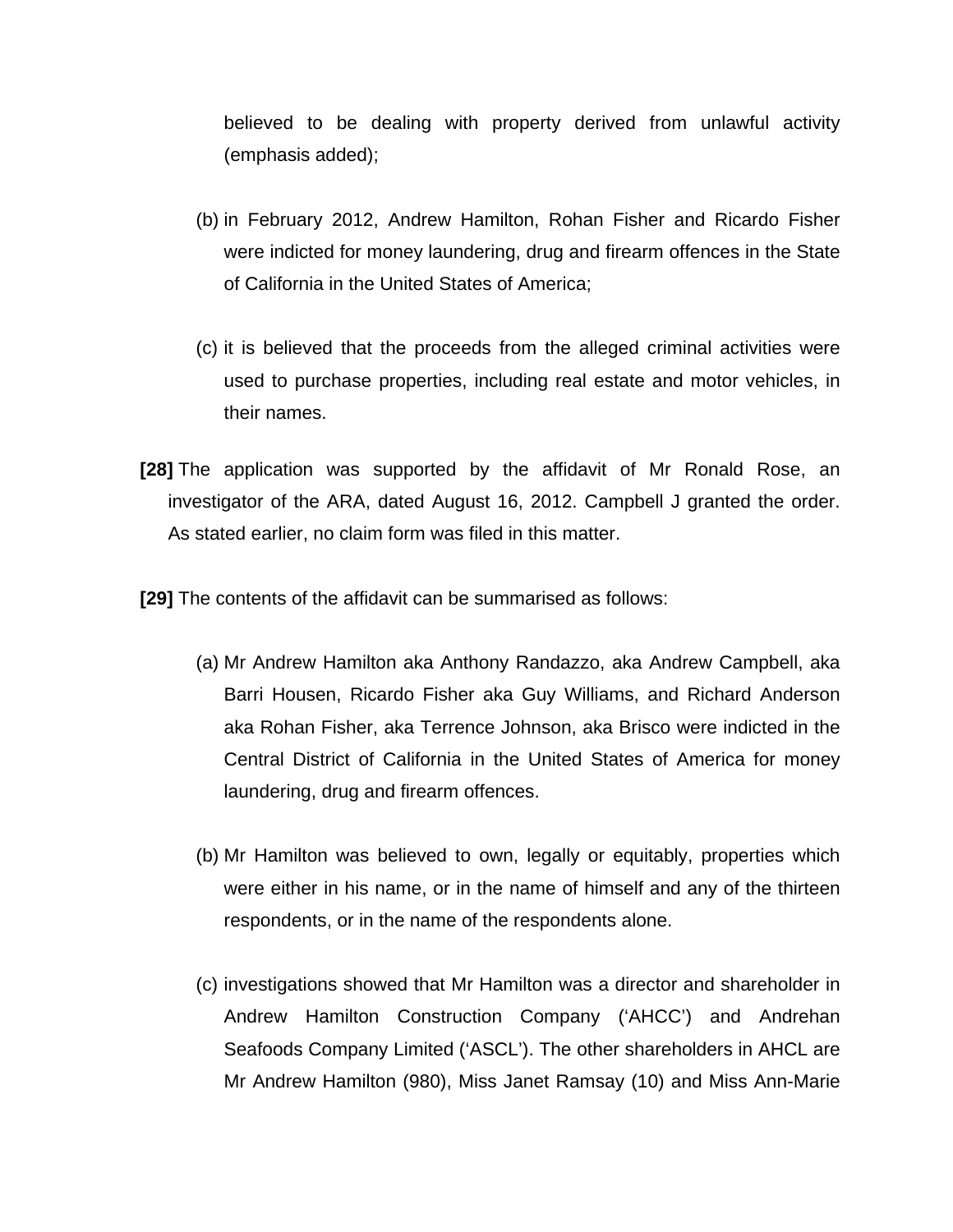Cleary (10). AHCC was incorporated in 2003. The shareholders in ASCL are Mr Andrew Hamilton (900), Mr Douglas Bailey (80), Miss Janet Ramsay (10) and Miss Ann-Marie Cleary (10);

- (d) information from the Jamaican revenue authorities revealed that AHCC filed 'nil annual income tax returns for the years 2004, 2005, 2006, 2007, 2009 and 2010'. No returns were filed for the year 2008. ASCL filed no returns since its incorporation in 2008;
- (e) between 2002 and 2009, Mr Hamilton acquired property amounting to JA\$429,500,000.00. It is believed that Mr Hamilton's alleged criminal activities provided the source of funds to purchase these properties;
- (f) despite the lack of evidence of any known lawful economic activity AHCL was able to import equipment, vehicles and parts valued at JA\$42,445,385.76 in the period April to September 2008;
- (g) ASCL, without any known lawful economic activity was able to import a fishing vessel that cost JA\$19,000,000.00.
- **[30]** On May 27, 2013, the matter came on for hearing before Marsh J. The parties are not all agreed on what took place before Marsh J. Despite this there are some areas of agreement or at least there is a lack of disagreement. ARA, on May 22, 2013, had filed two written applications. The first was an application to extend the life of the restraint order. This application also asked for an order compelling the respondents to make full disclosure of their assets as ordered by Campbell J. The first application had as well an application that the respondents make available for inspection the restrained motor vehicles. The second application asked for an order that the estate of one of the respondents (Mr Joseph Arnold) be substituted for him since he was deceased.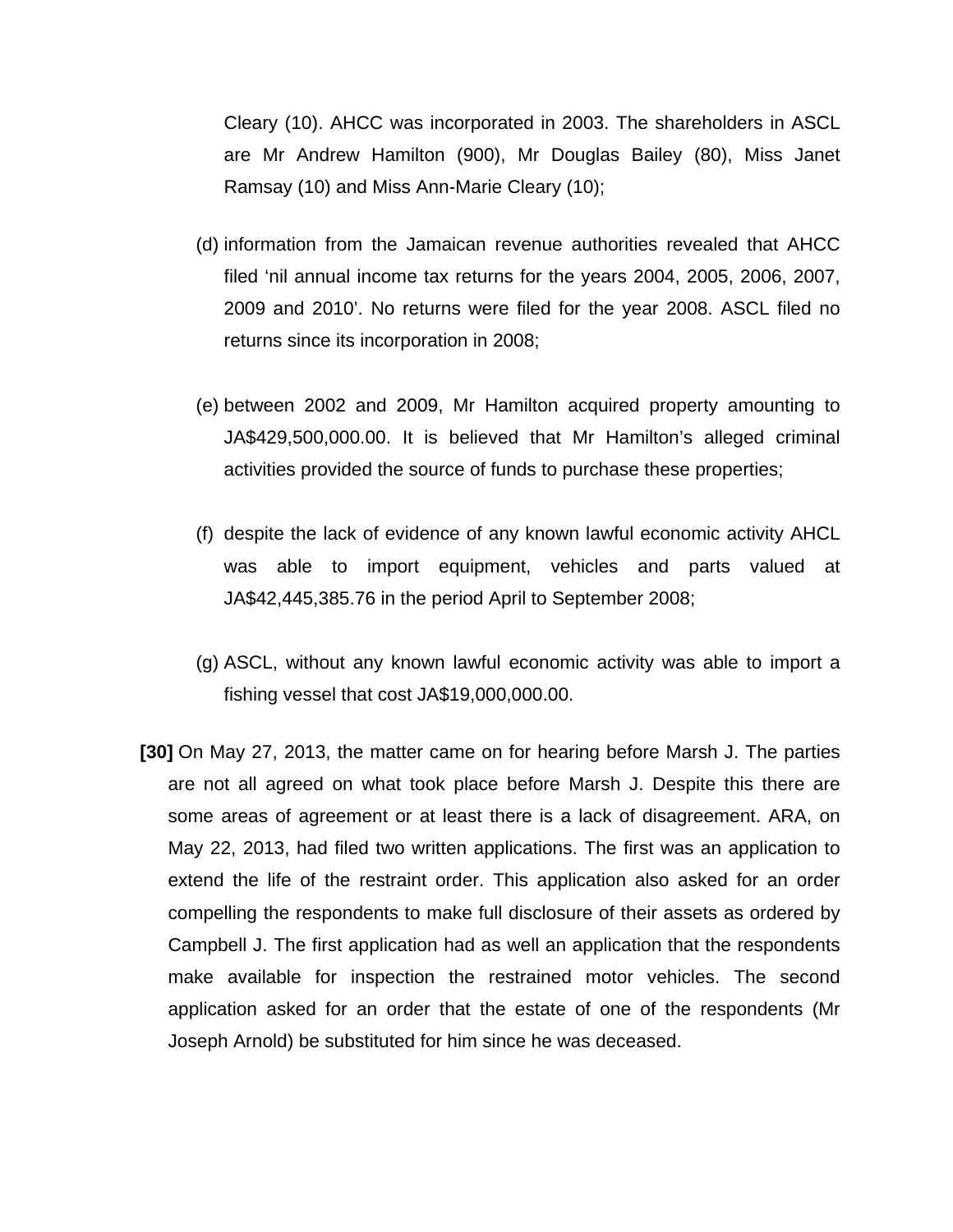- **[31]** It is common ground that the applications were short served. The respondents objected to both applications being heard. Marsh J upheld the objection and neither application was heard. This left over the question of what to do with the restraint order which would expire on May 27, 2013, the same day as the hearing before Marsh J.
- **[32]** Here now lies the disagreement between the parties. The respondents say that a full oral application for extension of the restraint order, lasting some three hours, was heard and the application refused. They point to the actual words of the order in support of their contention (see para 5 above). ARA says that neither application was heard on the merits although it agreed that Marsh J did spend some time on the matter. ARA's position was that what was heard was whether there was in fact a substantive application before the court.
- **[33]** On either account, the outcome was that the restraint order was not extended with the consequence being that the money from the sale of the properties was to be handed over to the attorneys for the respondents (first affidavit of Miss Charmaine Newsome, attorney-at-law for ARA, dated June 6, 2013). His Lordship granted leave to appeal was granted. The orders were stayed until June 7, 2013.
- **[34]** Some support for ARA's position can be gleaned from the affidavit of Mrs Roxanne Mars, attorney-at- law, dated July 4, 2013, in which counsel stated that '[h]is Lordship Justice Marsh on May 27, 2013, in claim no 2012 HCV 04604 [the first restraint order], previously filed by the Agency, ruled that the Asset Recovery Agency did not have an application before him for extension of a restraint order previously obtained by the Agency with the agency conceding appropriately that it failed to file and serve the necessary application within the time required' (para 6). The affidavit Miss Charmaine Newsome, counsel for ARA, is consistent on this point.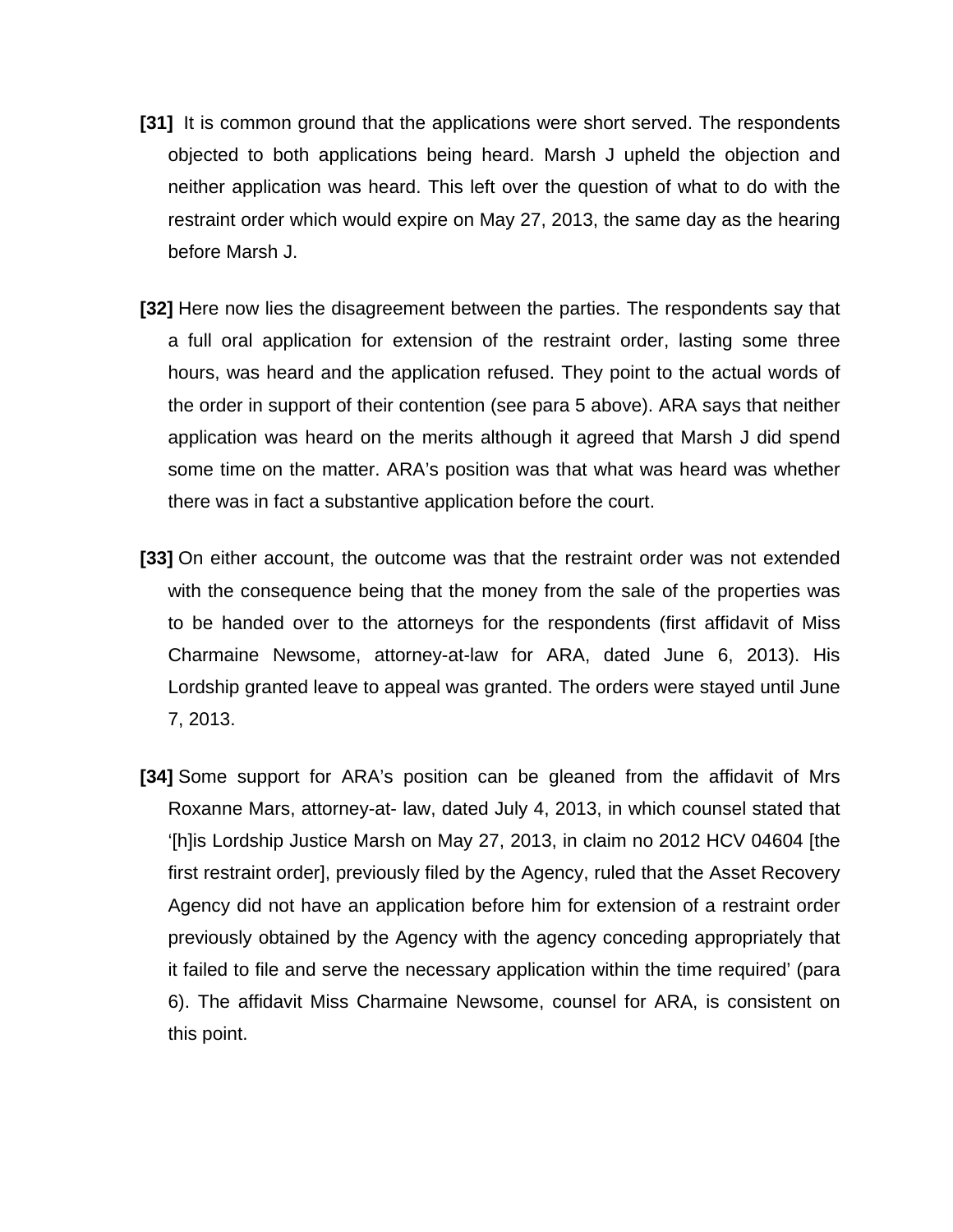- **[35]** The affidavit of Mr Anthony Pearson, attorney-at-law, does not challenge the account given by Mrs Mars and Miss Newsome on the issue of Marsh J's position on the written application for extension of time.
- **[36]** Miss Annmarie Cleary's affidavit, dated July 1, 2013, on behalf of AHCL, does not specifically address the issue of whether Marsh J held that the written application for extension of time was not before him. She does say that his Lordship refused an application to extend the restraint order. Presumably, this was the oral application which is mentioned in Marsh J's order.
- **[37]** As indicated to counsel during the hearing of this matter, it does seem odd to this court that Marsh J having ruled that a written application to extend the restraint order would not be heard would then proceed to hear an oral application for the very same relief. It seems to me that the more likely position was that the time before Marsh J was taken up with whether he had a claim before him and having decided that there was none, then it necessarily followed that the restraint order had to be discharged. If there was no claim then what would be the point of extending the restraint order. It must also be bourne in mind that Part 17 of the Civil Procedure Rules requires an applicant who receives an interim remedy before claim is filed to file the claim thereafter. This was not done in the matter before Marsh J. The interim remedy was in place from August 2013 right through to May2013 without any supporting claim form.

### **The second restraint order (Claim No 2013 HCV 03440)**

- **[38]** The second restraint order was granted by Sykes J. The affidavit of Mr Ronald Rose dated June 6, 2013 was placed before the court. A number of properties, real and personal were restrained. The affidavit can be summarised as follows:
	- (a) Mr Andrew Hamilton was on born October 25, 1970. He was employed as postman at age 18 years earning at maximum JA\$286.54/week. He resigned and joined the Jamaica Constabulary Force. He spent just over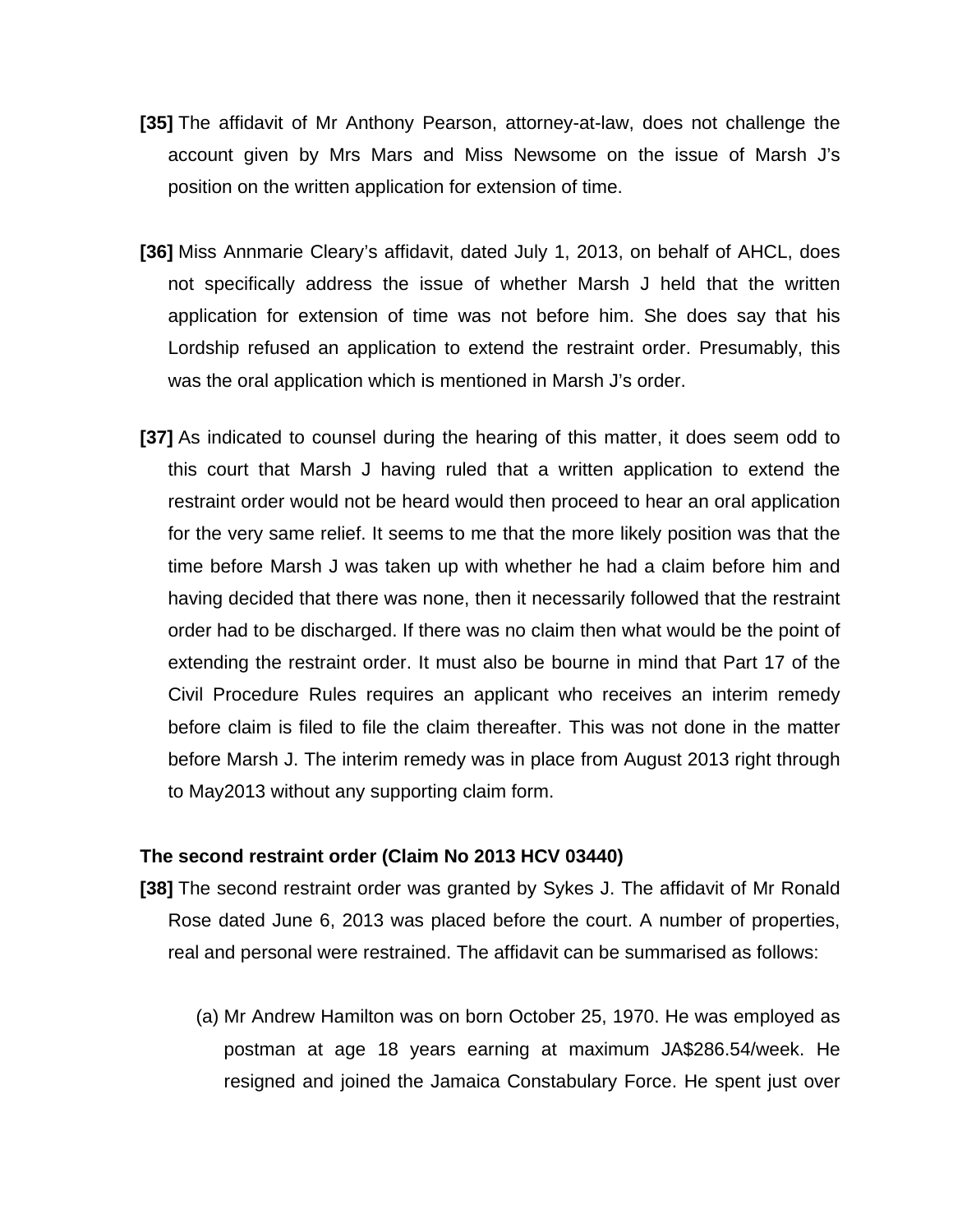one year and then left for the United States of America on or around 1992/1993. Based on investigations in Jamaica and the United States, there is no evidence of Mr Hamilton working either as a self employed person or as an employee. From the records held by the Jamaican tax authorities Mr Andrew Hamilton filed income tax returns for the years 2009, 2010 and 2011;

- (b) Mr Andrew Hamilton has five children other than Mr Andre Hamilton. These children were born between November 24, 1999 and March 2006. They have been named as joint owners of ten parcels of real estate (three of which have been sold). Miss Paulette Higgins and Miss Ann Marie Cleary are the trustees for the children;
- (c) investigations in the United States did not reveal that Mr Hamilton earned any income other than in the year 1991;
- (d) some of the respondents are either his relatives or close friends. Miss Dorothy Hamilton is his mother. At the time of this application she was 82 years old. She was born September 1, 1930. She is a pensioner and her employment was that of domestic helper. She lives with Miss Paulette Higgins, sister of Mr Andrew Hamilton and daughter of Miss Dorothy Hamilton;
- (e) Mr Andre Hamilton was born on July 8, 1994 and was a minor when the properties were purchased. He is the son of Mr Andrew Hamilton;
- (f) AHCL was incorporated on February 3, 2003. Based on letter sent to the Jamaican tax authorities by Miss Ann-Marie Cleary, a director, the company began operations in May 2008. There is no evidence that the company engaged in any significant business activity since 2003 that would enable it to purchase property. Mr Andrew Hamilton owns 980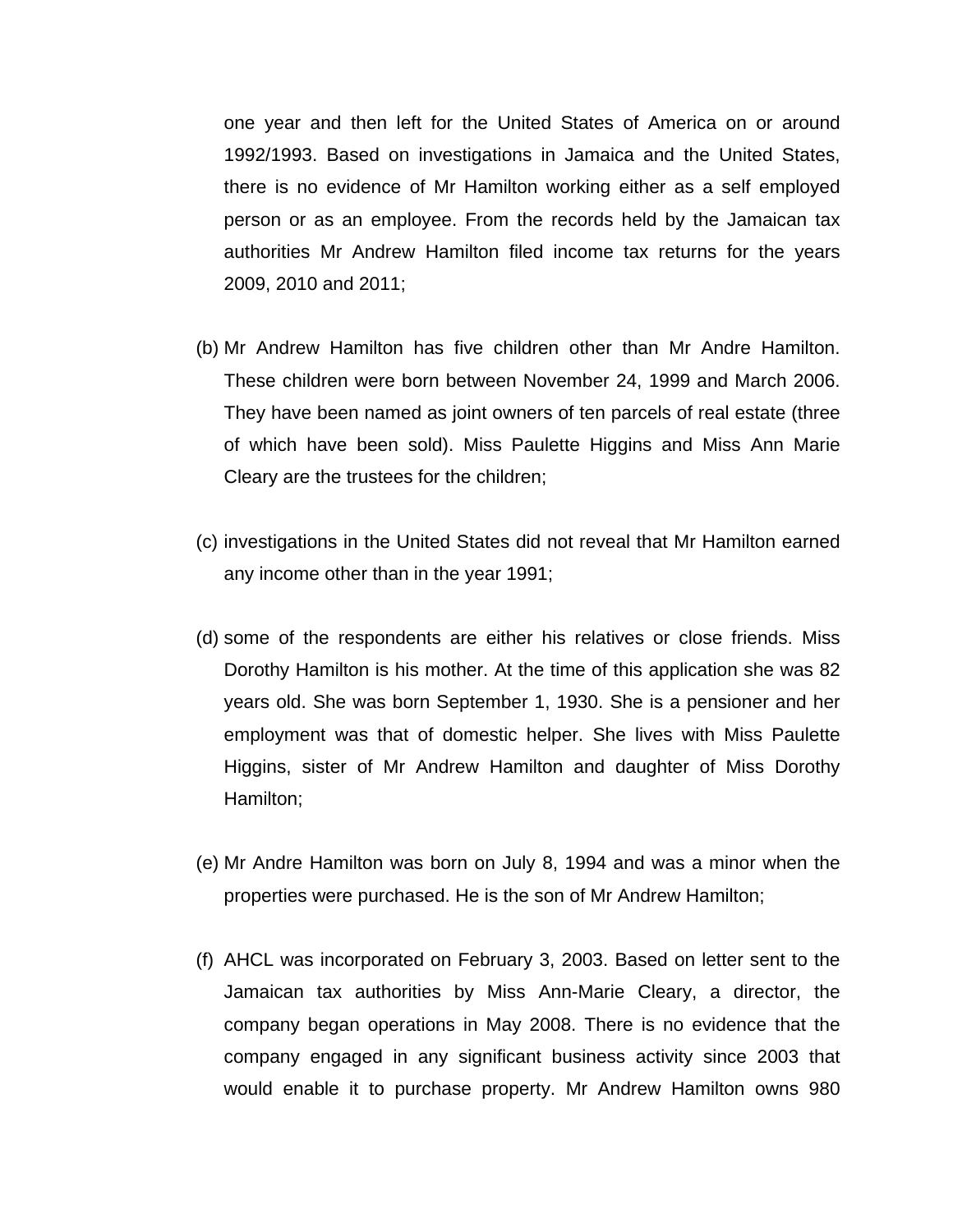shares of the 1000 shares. Miss Ann-Marie Cleary holds 10 and Miss Janet Ramsay holds 10;

- (g) Between April to September 2008, ACHL, imported heavy duty equipment costing in excess of JA\$35,000,000.00. The company at one point held real property which it purchased for US\$800,000.00;
- (h) ASCL was incorporated on August 12, 2008. The data from the Jamaican tax authorities show that this company has not filed any returns and there is no evidence that it ever engaged in any kind of business. It had no economic activity from which income could be generated and therefore it was economically incapable of purchasing property for money. Mr Andrew Hamilton owns 900 of the 1000 shares, Miss Ann-Marie Cleary 10, Mr Douglas Bailey 80 and Miss Janet Ramsay 10;
- (i) ACHL and ASCL have their registered offices at 33 Moreton Park Avenue, Kingston 10. Several visits to this location revealed that the property was locked up and unoccupied. In other words, there was no sign of activity, economic or otherwise, at the registered office;
- (j) Mr Devon Cleary, is Miss Annmarie Cleary's brother and therefore halfbrother to Andrew Hamilton;
- (k) Miss Janet Ramsay, born October 20, 1963, is an employee of the Jamaican postal service. She is Mr Hamilton's sister. She began working there in 1982. In January 2004, she was appointed a postwoman with earnings of JA\$5,155.00/week. She began acting as an inspector of the postal service in November 21, 2012 with earnings of JA\$10,813.73/week. Investigations revealed that Miss Ramsay for the years 1992 – 2007 had an average annual income of JA\$214,000.00;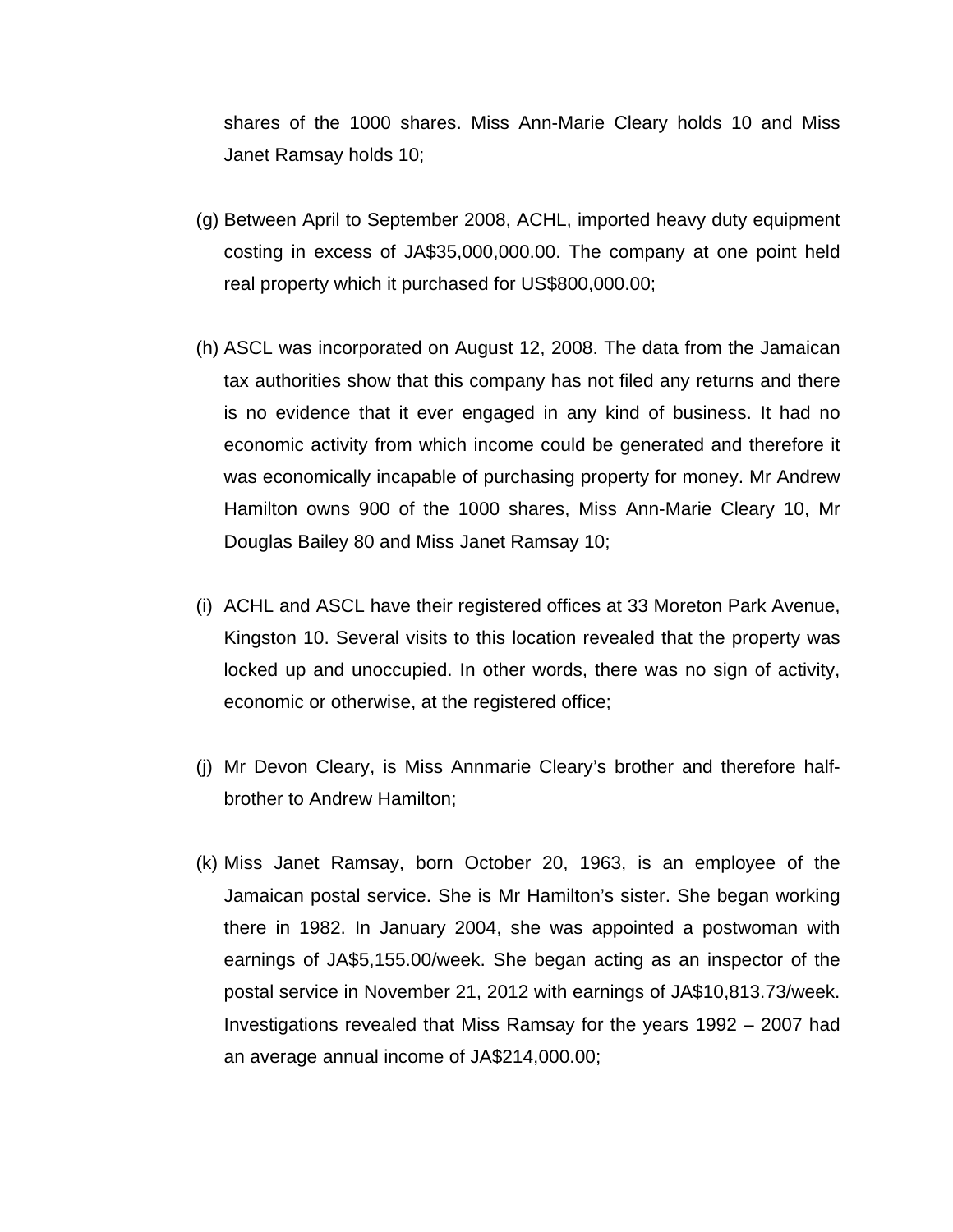- (l) Miss Paulette Higgins, born January, 15, 1960, was employed to the Jamaica Telephone Company (now LIME) between 1986 and 2002. She is the sister of Mr Andrew Higgins. She has been employed to Sagicor Life Jamaica Ltd since 2002. Her average annual income at LIME was approximately JA\$245,000.00. At Sagicor her average annual income is JA\$950,000.00. For the period 1986 to 2010 Miss Higgins had an average annual income of JA\$385,000.00 with years 2006 – 2010 showing an average annual income of JA\$1,500,000.00;
- (m)Miss Ann Marie Cleary, born September 4, 1973, has been in a relationship with Andrew Hamilton for over twenty years. Her addresses are listed at 33 Moreton Park Avenue, the same address of the two companies, and 15900 Crenshaw Boulevard, Suit 203 Gardenia, California 90249, the same address in the United States as Andrew Hamilton. She has another address at Apartment 30, 9303 Artesia Boulevard, Belliflower, California. Miss Cleary signs documents on behalf of Andrew Hamilton Construction Limited regarding purchases and sales of properties acquired by the company. Miss Hamilton's listed occupations are hairdresser and business woman. She filed income tax returns for the period 2005 – 2011. These showed a total of JA\$2,080,457.00 which means an average income of JA\$346,000.00;
- (n) none of the named respondents has earned legitimate income sufficient to enable them to purchase the properties restrained. Needless to say the minor children are beneficiaries under the trust could not have earned money to buy any of the properties;
- (o) the most likely source of income to purchase these properties would be Mr Andrew Hamilton who is now a confessed drug trafficker and money launderer. He pleaded guilty and is awaiting sentence.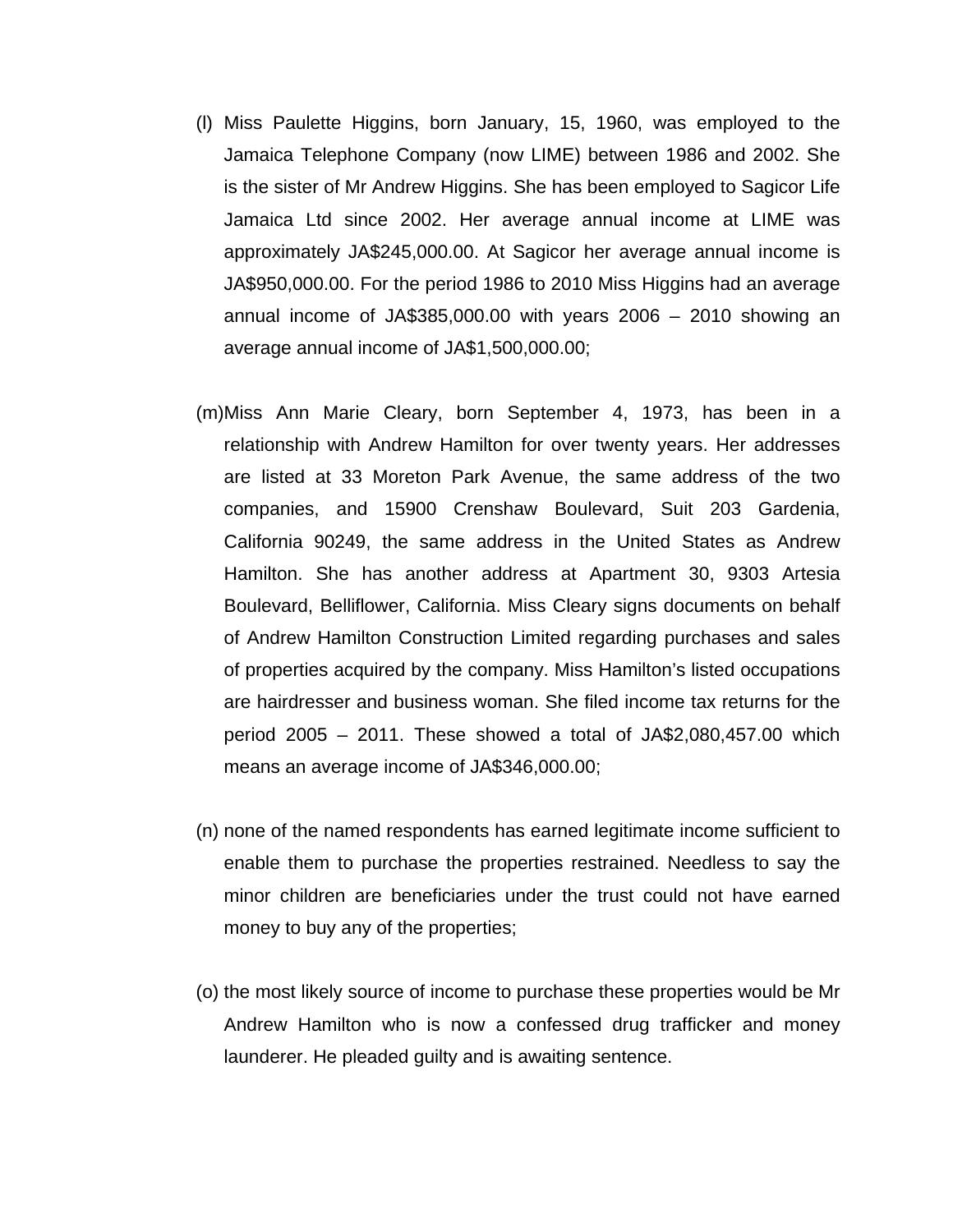- **[39]** From these allegations, ARA is suggesting that none of the defendants had the means from known legitimate sources to purchase the properties subject to the restraint order. It is also being suggested that the respondents are holding property which are from the proceeds of illegal activity, specifically, drug trafficking.
- **[40]** ARA, through the affidavit of Mr Rose, is saying that practical experience of criminals seeking to launder money has shown that the usual route to achieve the appearance of legitimacy is to place property in the names of shell companies, family members and trusted associates. ARA is suggesting that in this case, there is sufficient evidence to make this a probable inference and at this stage of a restraint order all that needs be shown is that there is reasonable cause to believe (this test is a low threshold, lower than a balance of probability) that property in question is recoverable property under section 58 of the Proceeds of Crime Act ('POCA').
- **[41]** This assertion by ARA is consistent with typologies done by the Financial Action Task Force (FATF) and other similar international anti-money laundering bodies. The voluminous body of literature on the subject suggests that criminals tend to rely on or use the names family members and trusted associates to hold property on their behalf. This is part of the money laundering process known as layering has as its objective the masking of the criminal origins of property so that, after a series of transactions the property itself or its derivative may come to be regarded as coming from an untainted source.
- **[42]** The respondents have said this second affidavit of Mr Rose is substantially the same as that filed in support of the first restraint order. The court has examined both affidavits in detail and will agree that on a superficial view they appear to cover the same ground but they are fundamentally different in several respects. These will be set out now.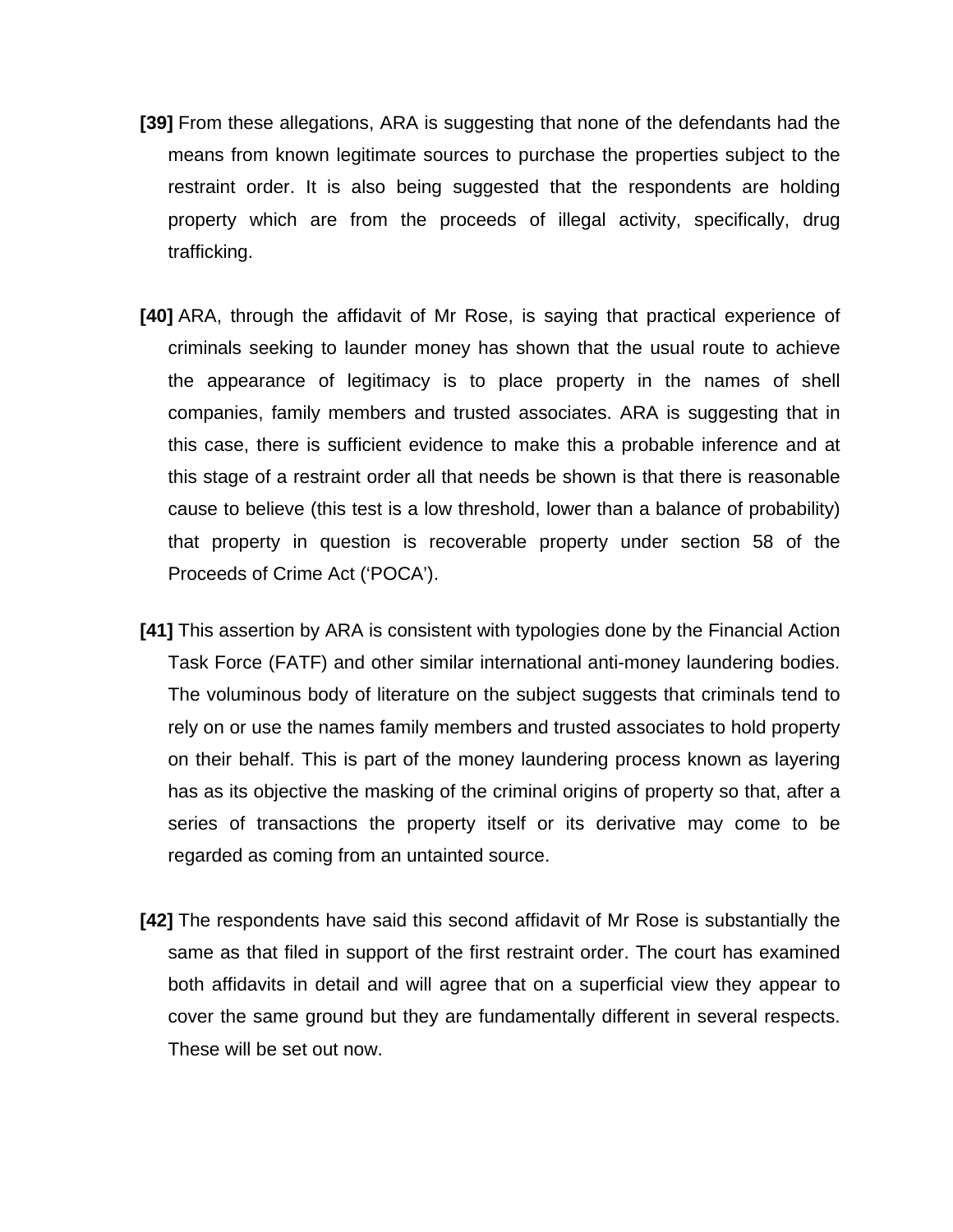### **Contrasting the affidavits**

- **[43]** In the first affidavit of Mr Rose placed before Campbell J Mr Rose swore that a 'civil recovery investigation has started and investigations have found … assets … believed to be the proceeds of the alleged criminal conduct of Hamilton and represents recoverable property' (para. 5 of affidavit dated August 16, 2012). In the second affidavit placed before Sykes J, Mr Rose swore that 'Andrew Hamilton pleaded guilty in the State of California, United States of America to conspiracy to distribute marijuana and conspiracy to launder money' (para. 6 of affidavit dated June 6, 2013). The legal significance is that Mr Andrew Hamilton, on the face of it, has made a judicial confession of guilt before a court of law. At the time of the first affidavit he was a suspect but at the time of the second affidavit what was suspected has now become a fact by virtue of his guilty plea. Mr Hamilton by his plea of guilty took the case from allegations of criminal conduct to proof of criminal conduct. By any measure this must be a significant difference between the two affidavits. It surely must strengthen ARA's case. As to whether that is sufficient to enable a successful application for a recovery order is another matter.
- **[44]** The first affidavit did not have any information about the manner in which Mr Hamilton conducted his now admitted drug trafficking and money laundering activity. The second affidavit of Mr Rose states in some detail how it is believed that Mr Hamilton conducted his drug trafficking business (see paras 15 – 16).
- **[45]** The first affidavit did not contain any assertion regarding Mr Hamilton's source of income from any legitimate employment while in the United States of America. In the second affidavit there is the explicit assertion that investigation done by Drug Enforcement Agency ('DEA') showed that since 1991 Mr Hamilton has not had any legitimate source of income.
- **[46]** The second affidavit reveals more focused and targeted investigations into the means of the named respondents who were also respondents in the first restraint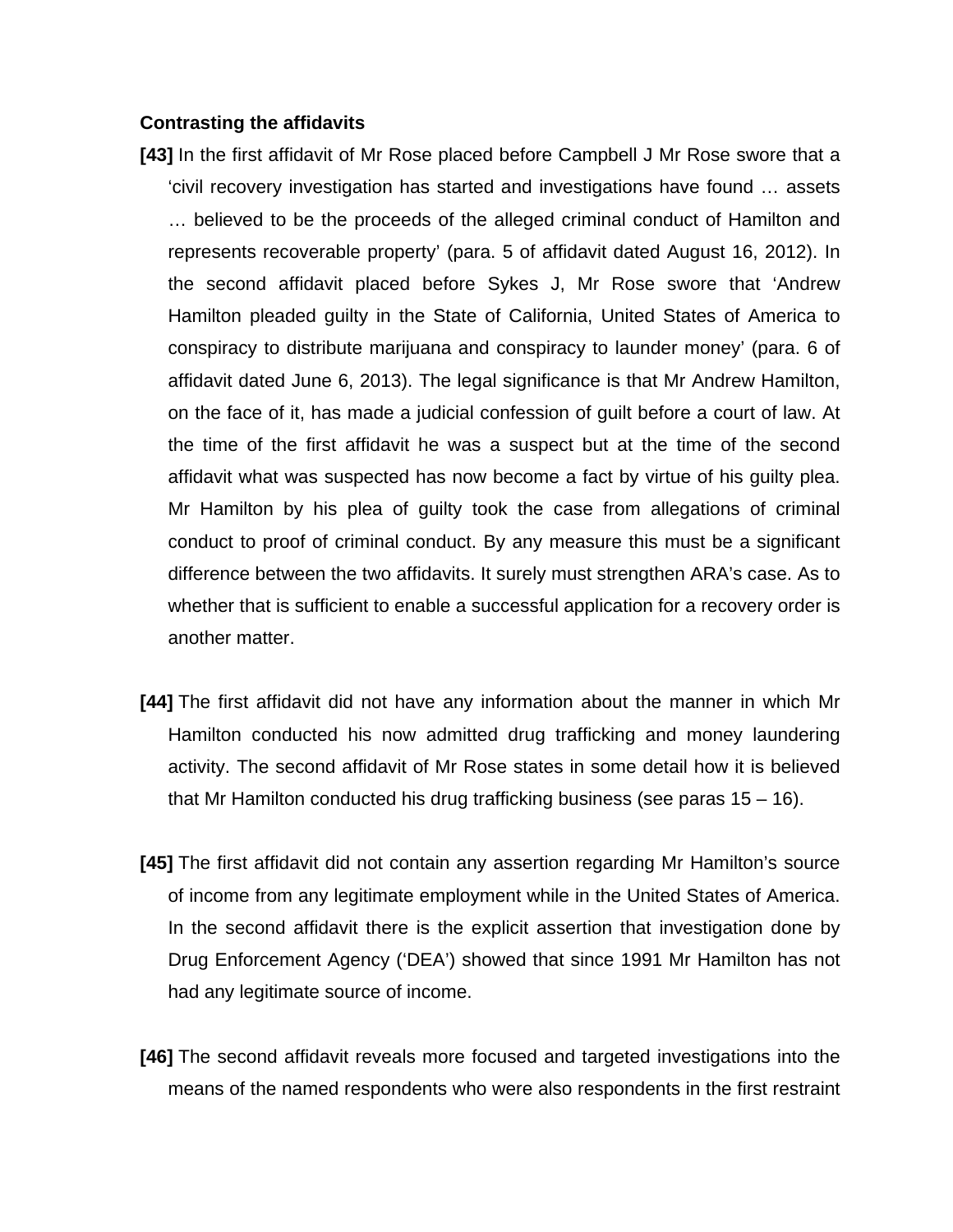order application. This second affidavit highlights the monthly income and annualised income of some of the respondents in order to suggest that even though some of the properties are in the names of some of respondents, these persons were not able to purchase these properties based on their income. There is no evidence that the named respondents bought these properties with the aid of loans. The evidence strongly suggests that these were cash purchases.

- **[47]** From this it is clear that the differences between the first and second affidavit of Mr Rose are substantial though they may not have taken up a significant number of paragraphs in second affidavit. The second is obviously more detailed than the first. These differences are not surprising given that the first affidavit indicated that it was an ongoing investigation.
- **[48]** The second restraint order was granted in the context of there being a claim form where the ARA has stated that it is seeking a civil recovery order in respect of the restrained properties. Also there were properties restrained in the second restrained order that were not restrained by the first.

### **Analysis**

- **[49]** Mr Wilkinson QC who led the arguments for the respondents (supported by Mr Anthony Pearson and Mrs Mars) listed fourteen instances of what he submitted were abuses. The ultimate logic being that either individually or cumulatively the named abuses should lead the court to conclude that ARA is guilty of abuse of process. Summarising the fourteen points:
	- (a) no claim form was filed with first restraint order and one filed with the second restraint order so as to enable ARA to say that the present claim is different from the first;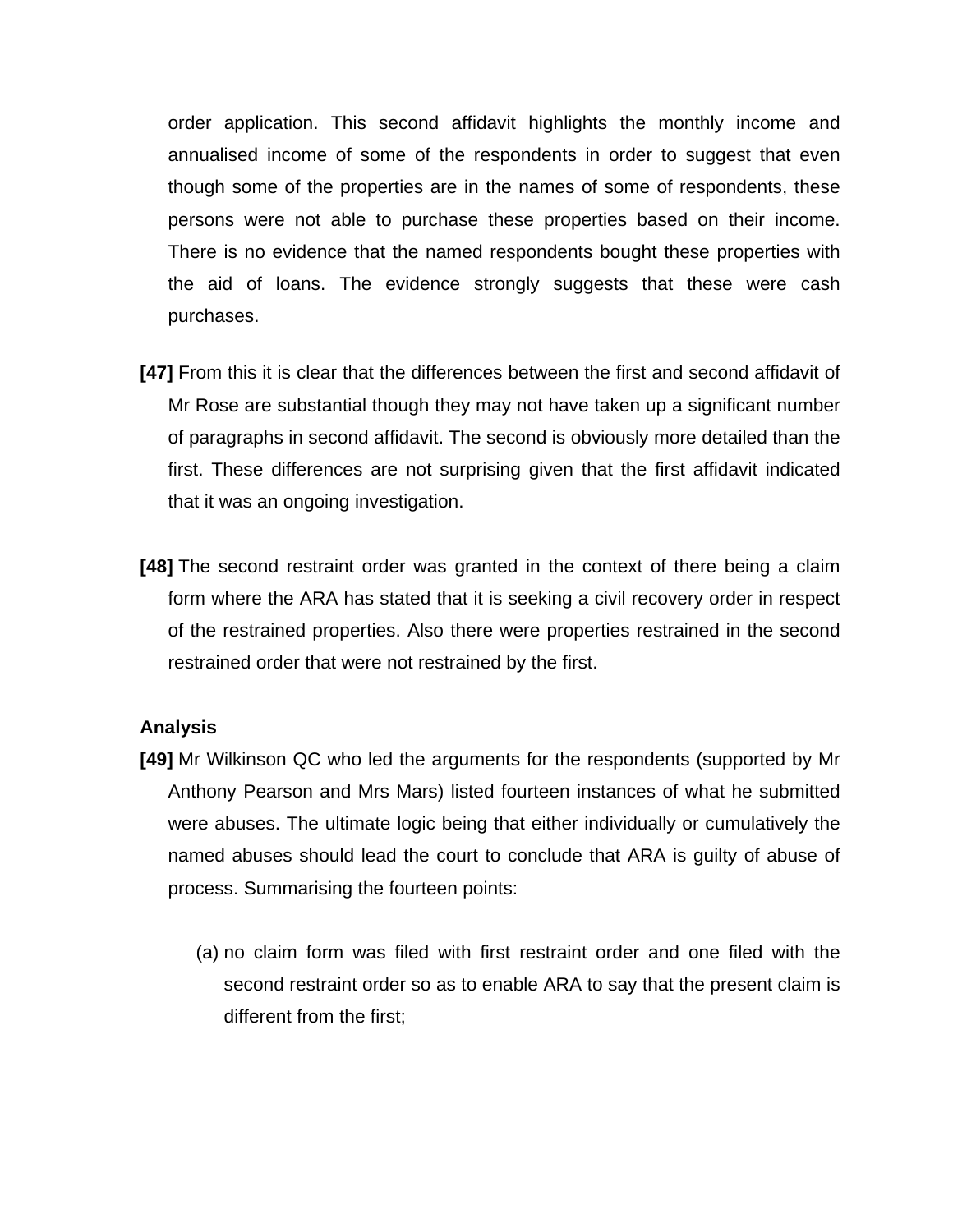- (b) short-serving the respondent with the written application for extension of restraint order that came before Marsh J;
- (c) the evidence before Marsh J is same as before this court;
- (d) ARA is guilty of non-disclosure because it failed to inform Sykes J that submissions were made for over three hours and ARA also failed to exhibit the formal order of Marsh J;
- (e) the respondents attorneys were not informed about the second application even though ARA knew that the respondents were legally represented;
- (f) ARA waited until the 'last minute' to file the second application in order to avoid complying with Marsh J's order of May 27 that moneys be turned over to the respondents' attorneys-at-law;
- (g) ARA should have proceeded by way of appeal if it was dissatisfied with Marsh J's order and having obtained leave to appeal, failed to follow up by actually appealing.
- **[50]** This court is not of the view that much weight can be placed on the assertion that the same evidence before Sykes J was the same evidence before Marsh J when it is common ground that Marsh J did not hear the written applications which were in fact supported by affidavits. It is therefore difficult to say that his Lordship addressed his mind to the contents of the affidavit and then made a decision. It will be recalled that the respondents successfully persuaded Marsh J not to entertain the written applications.
- **[51]** It was also said that when Sykes J granted the second restraint order he was acting as a Court of Appeal and this was wrong because a judge of coordinate jurisdiction has no power to set aside any order of another judge of equal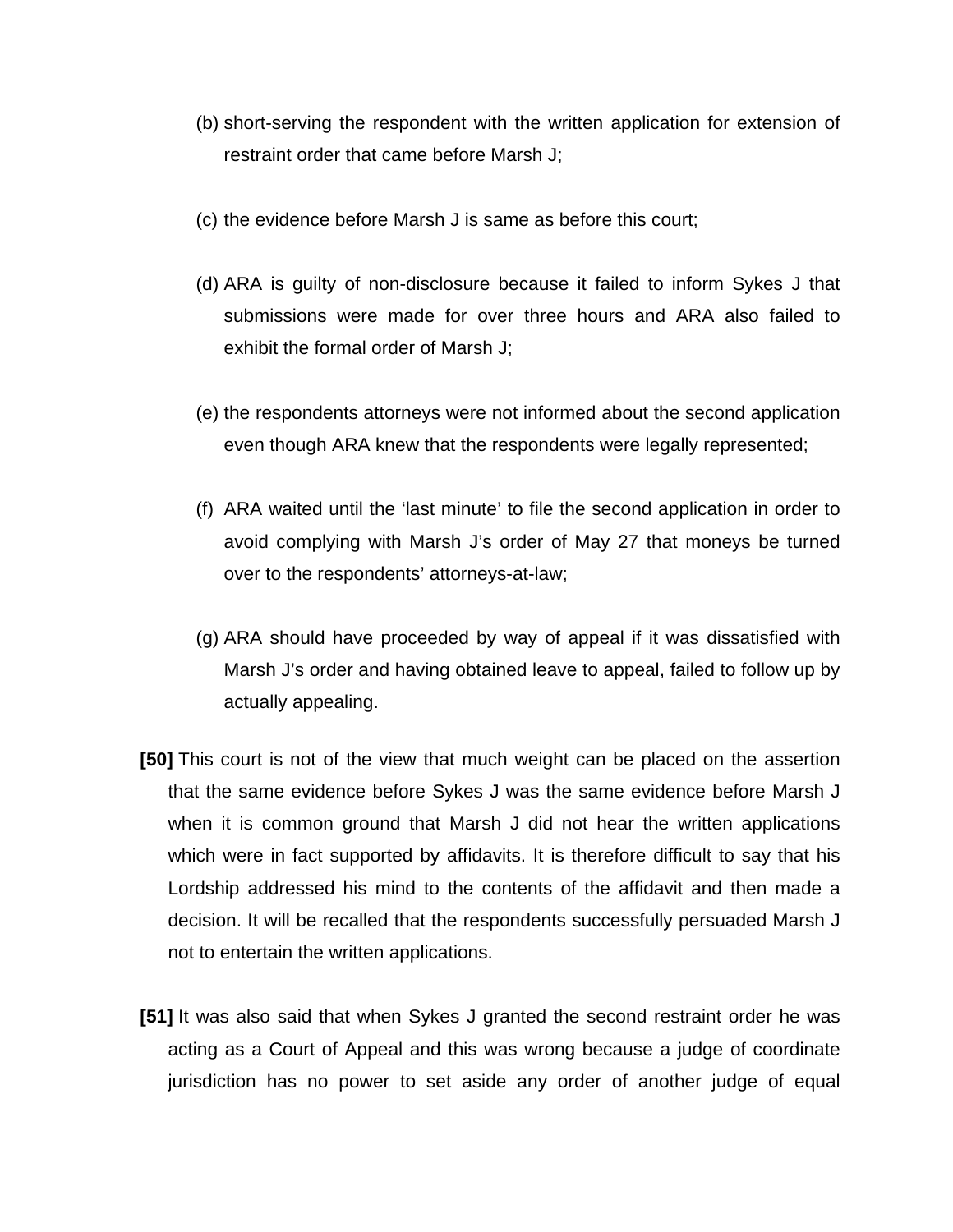jurisdiction. The effect of the second order is to prevent Marsh J's order from taking effect and thus has the effect of a reversal. For this proposition the respondents relied on **Leymon Strachan v The Gleaner Company** [2005] 1 WLR 3204.

- **[52] Leymon Strachan** was dealing with a rejected application by one Supreme Court judge to set aside another Supreme Court judge's order. One judge had set aside a default judgment (after damages had been assessed) and gave the defendants leave to file and serve a defence. The other judge refused to set aside the setting aside. The main argument was that the first judge had no jurisdiction to set aside a default judgment that had become final by virtue of having proceeded to final assessment of damages.
- **[53]** Mrs Nateline Robb Cato submitted that despite the fact that ARA was granted leave to appeal, ARA decided not to appeal. It appears that the thinking was that since Marsh J had held that the written applications were not before him and there was no claim form, then as far as the first restraint order was concerned it was a dead letter. Implicit in this was the apparent view that rather than pursue what may turn out to be a fruitless appeal with attendant costs the better course would be to start afresh with a claim form, particulars of claim accompanied by application for ancillary relief in the form of a restraint order.
- **[54]** Mrs Robb Cato also urged that this case is not a matter of private law between citizen and citizen. It is case, albeit a civil law application which is really about undermining organised criminal activity.
- **[55]** In the case before this court, no order is being set aside. What was made was a fresh restraint application in a properly constituted claim. This application is not a review of Marsh J's order. This court is being asked to exercise the power to make a restraint order in the context of all that has happened. The fact that it might have the effect of not making a previous order take effect is not a bar to the exercise of the power but a factor (important) to be taken into account.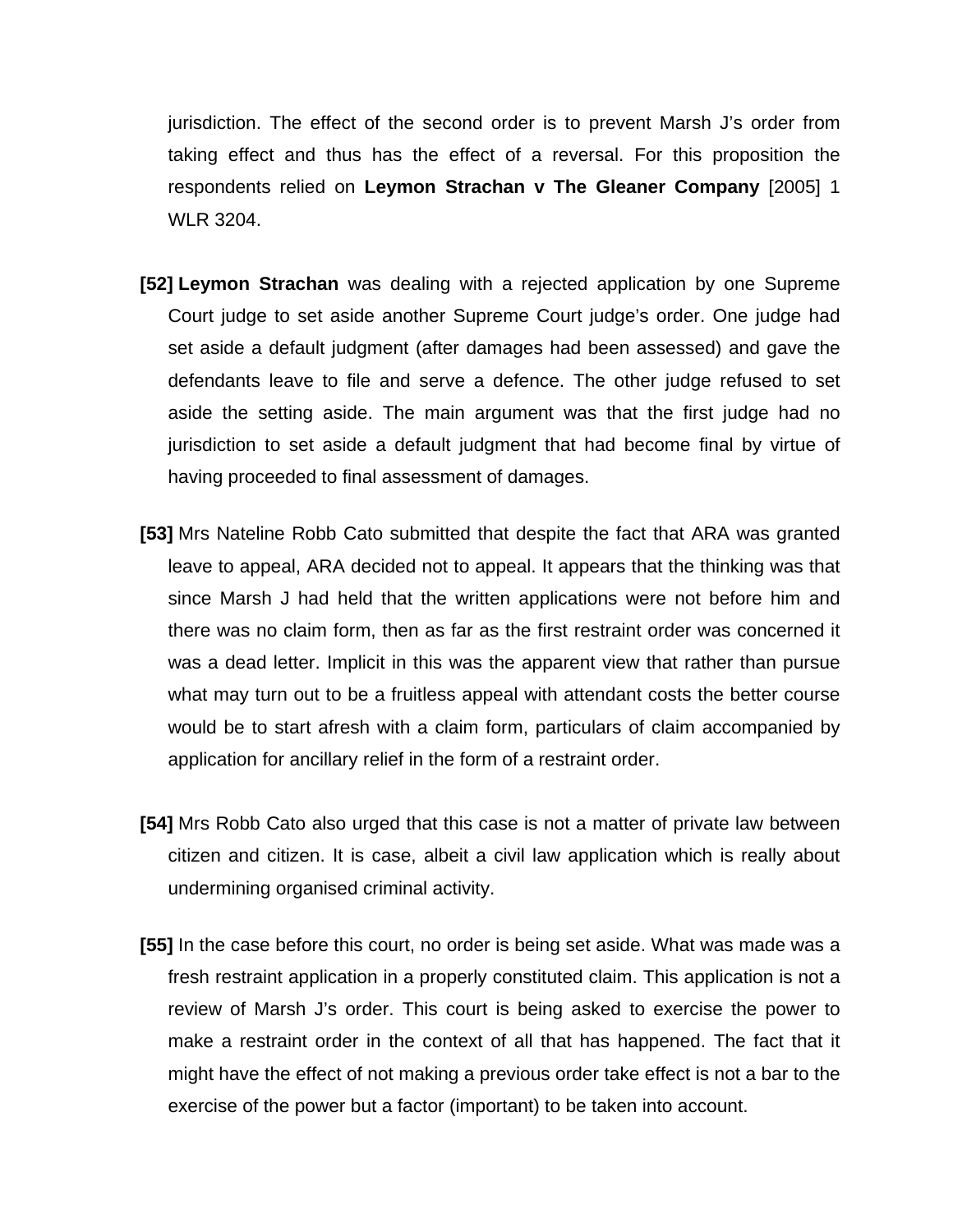- **[56]** It is clear that there was no final adjudication on the matter before Marsh J and indeed there could not be because there was no claim form or particulars of claim before his Lordship. Also, since it is common ground that his Lordship did not hear the written applications and adjudicate on them it seems fair to say that his Lordship may not have been aware that Mr Andrew Hamilton had pleaded guilty and was awaiting sentence.
- **[57]** The respondents have submitted that the presence of a claim form and particulars of claim in the second restraint order is irrelevant because it is the same information being relied on. In the view of this court the claim and particulars of claim are important considerations because no court could proceed to final adjudication, even for a default judgment, or even a settlement on just the restraint order. There was no claim form in the first restraint order. There was no originating process on which a final order could be made.
- **[58]** It was submitted strongly that ARA should have notified counsel for the respondents of their intention to make a second application for a restraint order. The respondents have also stressed that in the second application before Sykes J, ARA did not disclose the formal order of Marsh J and ARA also failed to disclose that Marsh J heard submissions for an extended period in order to decide whether an oral application for extension of the restraint order should be granted. This court has already stated its position on what were the likely submissions heard by Marsh J.
- **[59]** Analogies were drawn, implicitly, between freezing orders and restraint orders. While it is true that the implicit analogy is helpful there is a fundamental distinction between both. The freezing order is brought to enforce pure private rights between party and party. A restraint order is a statutory creation designed to preserve allegedly criminally derived property for confiscation by the State. The consequences of non-disclosure do not quite operate in the same way when one is dealing with a restraint order. In **Jennings v Crown Prosecution Service**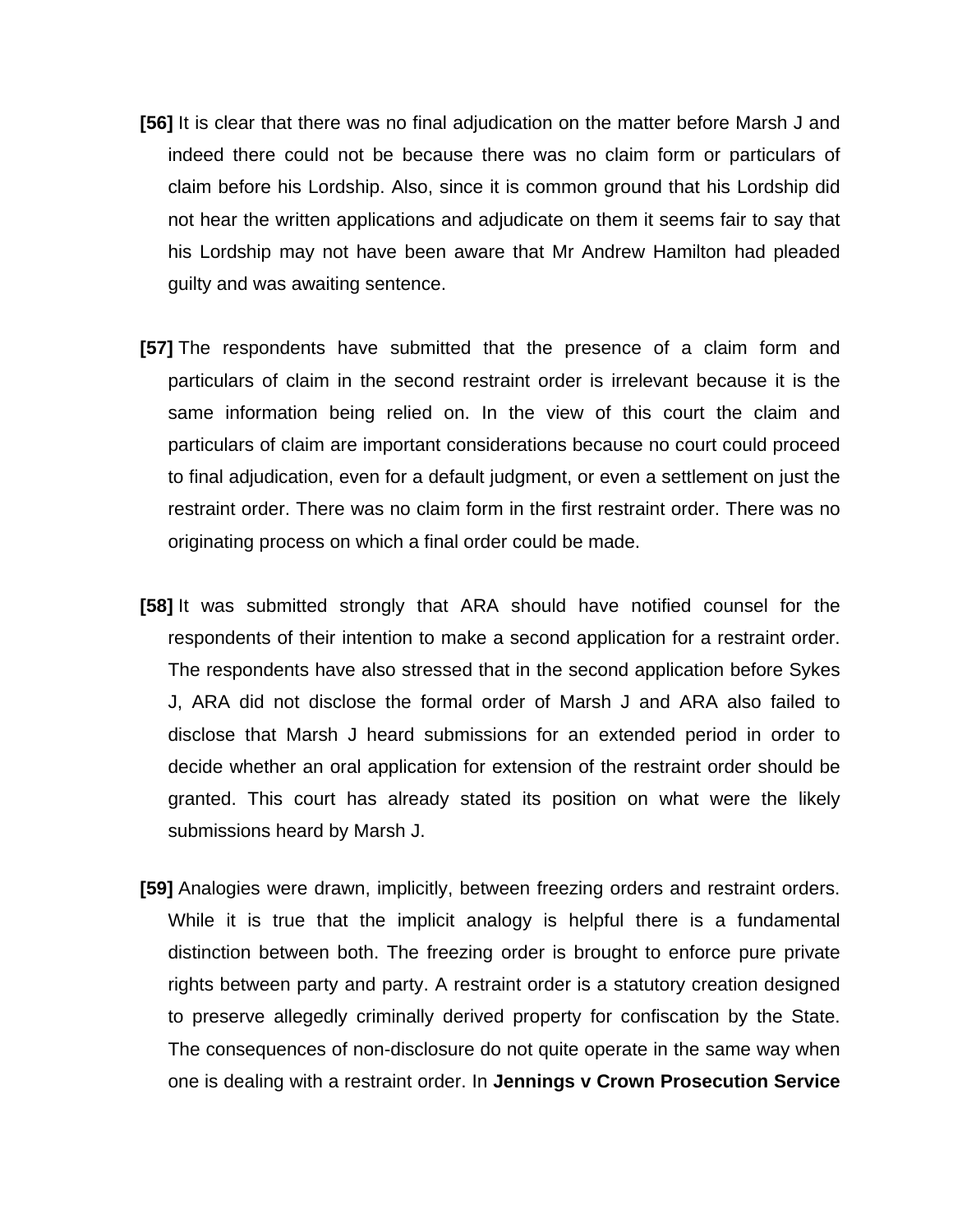[2006] 1 WLR 182, the Court of Appeal of England and Wales addressed the question. In that case, one of the issues was whether 'failure of the CPS to make proper disclosure should be visited by an order of this court to discharge the restraint order' (para. 18). While the court noted that there was a duty of disclosure on the Crown and the court should be scrupulous to ensure that the Crown does not abuse its powers, nonetheless it must not be forgotten that in these applications 'respondents … are usually charged with or suspected of serious crimes involving large sums of money or money's worth. The risk of dissipation will generally speak for itself' (para 55 Law LJ). Also, the court pointed out that applications of this nature are usually brought in the public interest (assuming they are brought in good faith) and thus the court should be more concerned with promoting the public interest than disciplining the Crown for nondisclosure. As stated earlier, 'the court must be alert to see that its jurisdiction is not being conscripted to the service of any arbitrary or unfair action by the state, and so should particularly insist on strict compliance with its rules and standards, not least the duty of disclosure' (para 56 Laws LJ). However, this latter consideration does not lead to automatic penalisation by discharging the restraint order. Indeed Longmore LJ went as far as saying in paragraph 64:

*The fact that the Crown acts in the public interest does, in my view, militate against the sanction of discharging an order if, after consideration of all the evidence, the court thinks that an order is appropriate. That is not to say that there could never be a case where the Crown's failure might be so appalling that the ultimate sanction of discharge would be justified.*

**[60]** What this is saying is that the courts should be very reluctant to discharge a restraint order on the grounds of non-disclosure. This court agrees with this proposition. It should be observed that the Court of Appeal's decision was affirmed by the House of Lords ([2008] 1 AC 1046).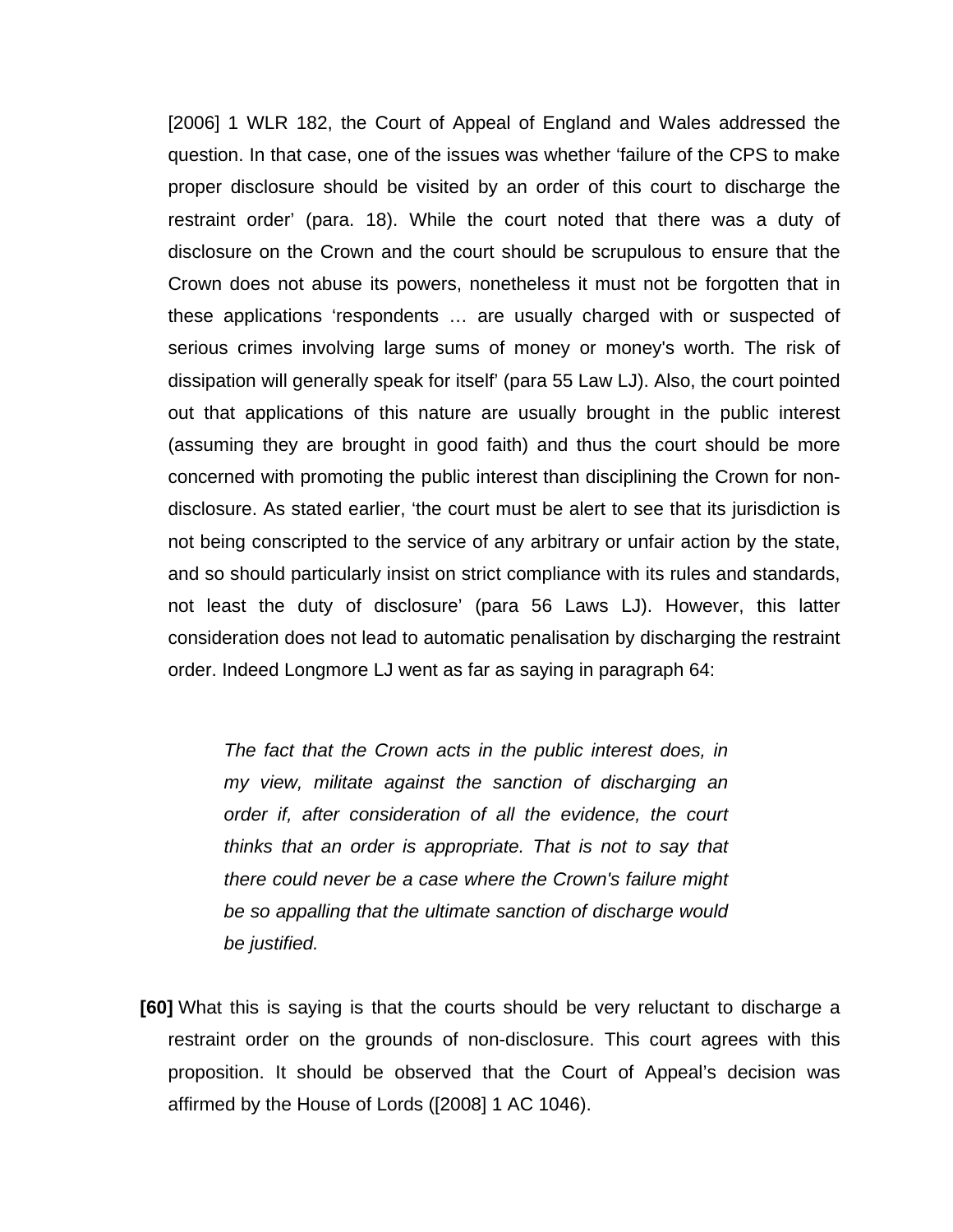- **[61]** The ultimate outcome of this application must take place within the fundamental principles stated much earlier and in light of observations in **Jennings** while having due regard to reasons advanced by ARA and any other relevant factor. ARA, like any other litigant, has the constitutional right to have its claim against the respondents decided on the merits. As noted earlier in **Gore Wood**, merely to say that a second claim has been brought in respect of the same subject matter or arising from the same facts is not without more an abuse of process. There is no automatic presumption against ARA bringing a second claim (assuming there was in fact a second claim). On the facts of this case, ARA sought pre-action relief but the claim itself was never filed. This non-filing of the claim is deprecated but it is not fatal to bringing a properly constituted claim. The overarching principle here is that a litigant should not be deprived of having his matter resolved by the courts unless after a very careful examination of all the facts and circumstances the court concludes that the second action is oppressive or an abuse of process. This right to have disputes adjudicated on by the court applies in full measure to government agencies seeking to enforce the law.
- **[62]** The filing of the claim in this case is not in and of itself an abuse of process. The reasons given by ARA for filing the claim are to be taken into account. They formed the view that in light of Marsh J's decision not to hear the written application and the outcome of non-extension of the restraint orders ARA formed the view that there was nothing in being before the court.
- **[63]** Learned Queen's Counsel suggested that asking for leave to appeal and then not following through and then filing this claim is an abuse of process. This court does not agree. It is well known that counsel who receives an adverse ruling in these kinds of applications usually asks for leave to appeal and sometimes a stay of execution of the order made. This is usually to preserve his or her position while using the time to assess carefully the options. It is also well known that counsel may quite legitimately decide not to pursue the appeal.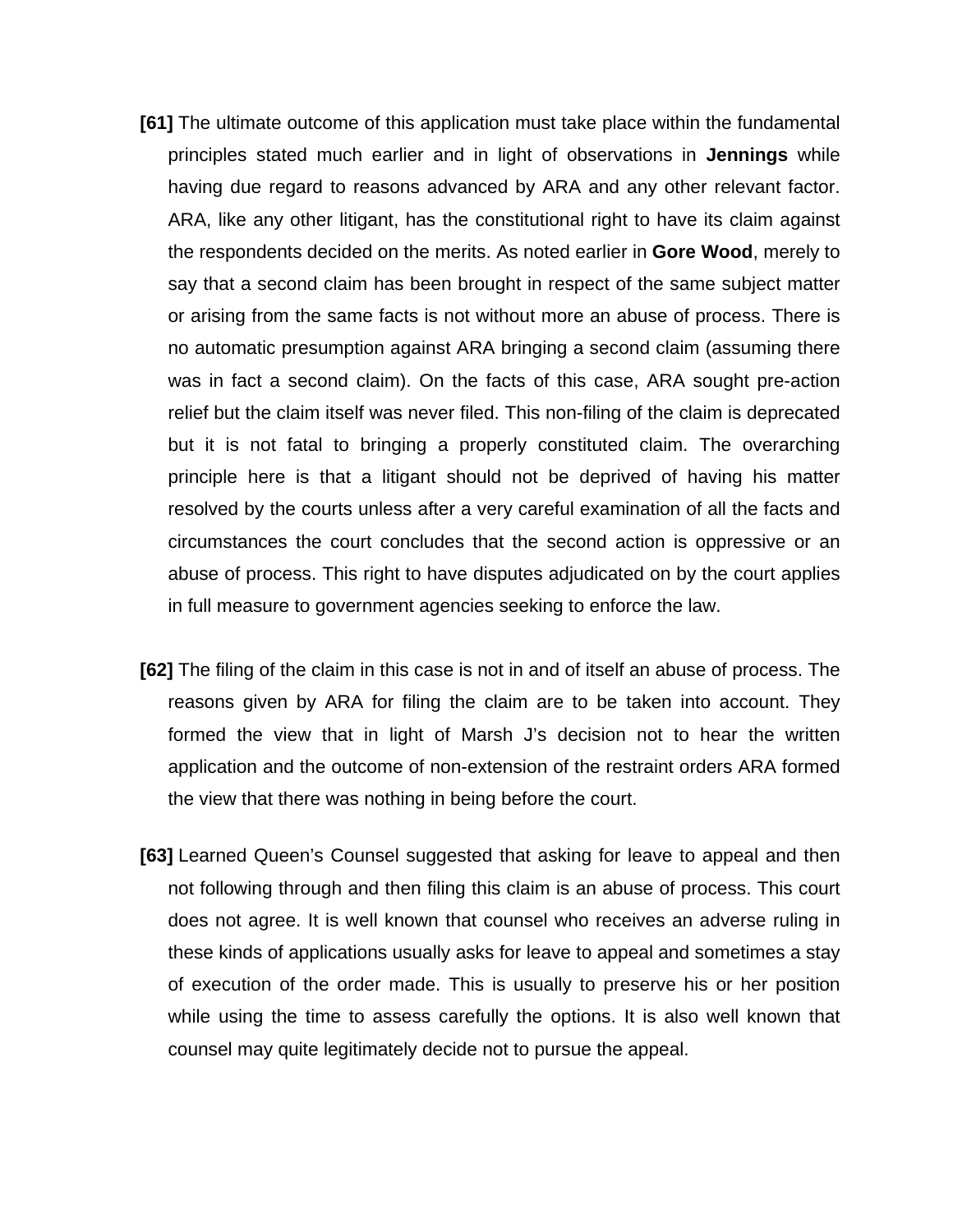- **[64]** This court would also say that the lack of notification that a second application was to be made for a restraint order was not justified but having regard to the greater public interest in trying to undermine criminal organisations by gnawing at their economic capacity to engage in serious crime, this omission is not sufficient to warrant a discharge of the restraint order. Also the court cannot ignore that fact that Mr Andrew Hamilton is now awaiting sentence on serious charges including conspiracy to launder money. The possible risk of dissipation is selfevidence. The failure to inform the respondents' counsel of the second application ought not to have occurred but no authority has been cited that remotely suggests that it can amount to an abuse of process that should lead to dismissal of the claim in proceeds of crime enforcement litigation.
- **[65]** As noted earlier, it is now well established that making striking out a claim on the ground of abuse of process is a discretionary power. It is the view of this court that one of the material considerations in exercising the discretion is the conduct of the parties in the matter so far. The respondents have highlighted the sins of ARA which have been noted above. There is nothing to suggest ARA has been acting in bad faith. Failure to adhere to the CPR without more is not proof of bad faith.
- **[66]** So far as the respondents are concerned, Campbell J, in August 2012, had ordered 'the respondents do forthwith disclose with full particulars the nature and location of all assets owned by them, whether or not identified in the order and whether they are held in their name or by nominees or otherwise on their behalf, such disclosure to be verified by affidavit and served on the applicants' attorney at law within fourteen (14) days of service of this order' (para 3). There is no evidence that the respondents have complied with the order. There is no evidence that the respondents applied to be relieved from complying with the order.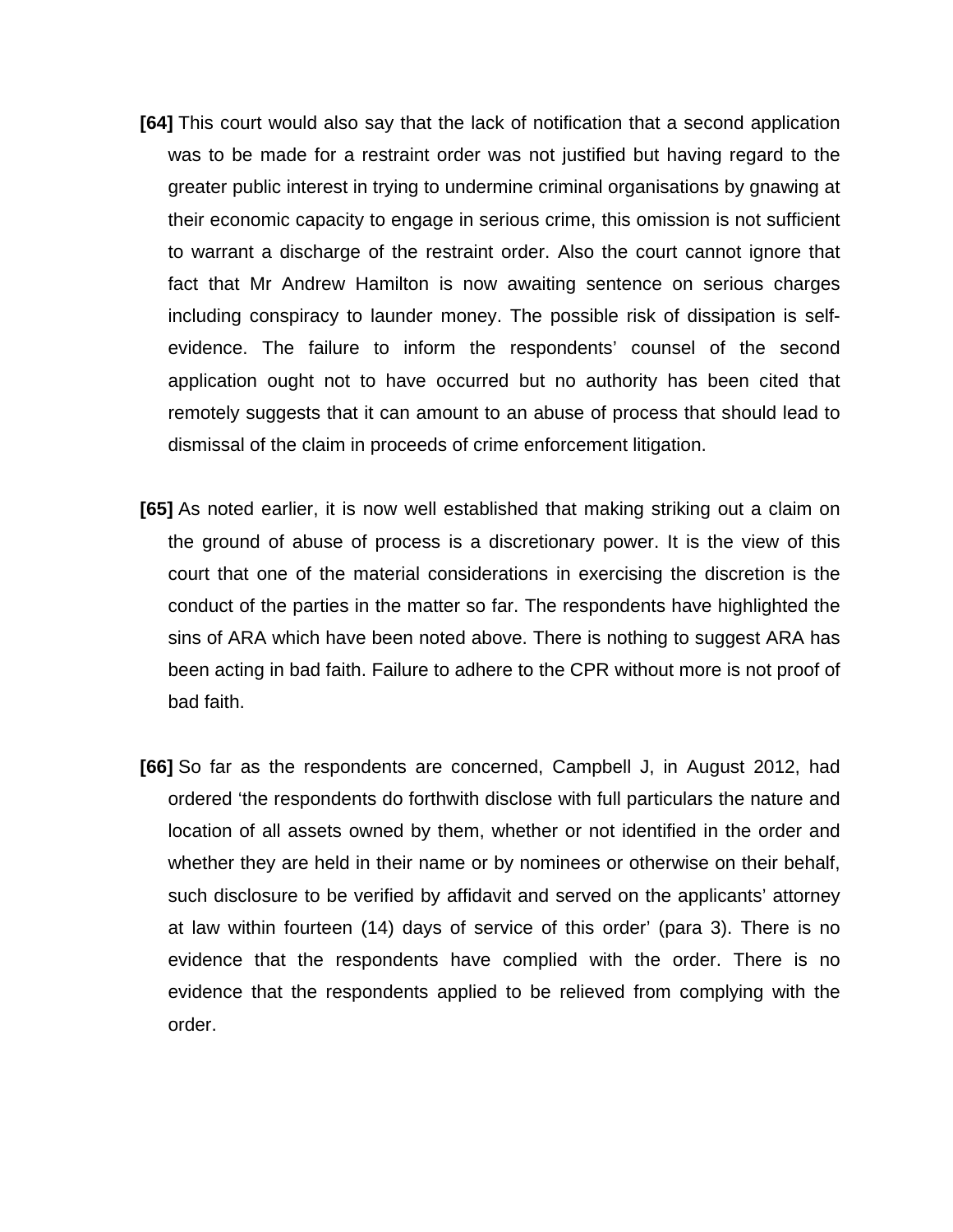- **[67]** The respondents successfully prevented from being heard an application to compel compliance with the order of Campbell J having been in breach from August 2012 until May 2013.
- **[68]** Parliament has enacted legislation that has as its primary object crime reduction by means of undermining the economic capability of criminals to wage criminal activity. It has reflected this in POCA. One of the powers given to ARA is the ability to secure restraint orders against possibly criminally derived property. It is vital that 'bad money' or money derived from unlawful activity be kept out of the financial system because of the severe distorting effects that it can have on both macro and micro economy. It is vital that criminals and their associates be deprived of their property not for the purpose of enriching the State but for crippling their ability to continue as a criminal economic enterprise. In keeping with this policy, the respondents were asked to disclose their assets and their location.
- **[69]** This does not necessarily mean that the respondents are engaged in money laundering or the holding of property derived from criminal activity. The order is designed to assist in the investigative process. The respondents have simply ignored this aspect of Campbell J's order.
- **[70]** At the end of the day what the court has before it is ARA whose handling of the matter has been less than ideal and respondents who complain about abuse of process. On the one hand, the court has ARA that, despite its imperfections and missteps, has sought to use the law to achieve a legitimate purpose. There is no evidence of malafides on the part of the agency. On the other hand, there are the respondents who have sought protection of law by invoking a discretionary power of the court in circumstances when they have failed to comply with a critical paragraph of Campbell J's order made in August 2012. The disclosure of assets is vital to the investigative process.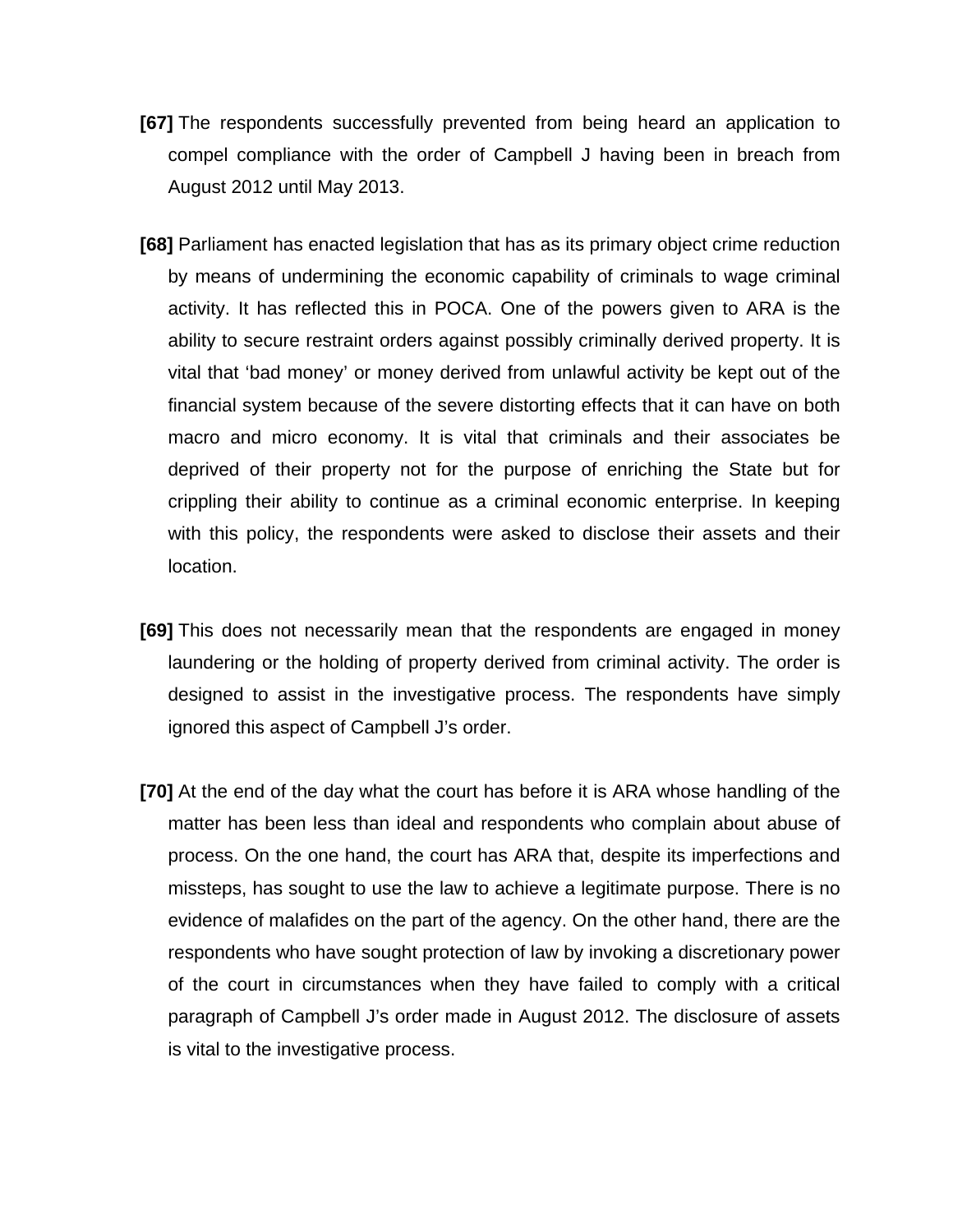**[71]** Looking at matter broadly as directed by Lord Bingham, this court concludes that there is no abuse of process. The application to strike out the claim and particulars of claim and to discharge the restraint order on the ground of abuse of process is dismissed.

### **Discharge of restraint order on the basis that there is no nexus between Mr Hamilton's criminality and the property held by the respondents**

- **[72]** Section 32 (1) (d) authorises the court to make a restraint order in support of a civil recovery application. It does not state the standard that must be met before a restraint order is granted. However, the standard must be less than that required for the making of the civil recovery order which is on a balance of probability. At this stage ARA does not have to prove the connection as if this were the final hearing. It simply has to adduce sufficient evidence to make the inference reasonable; reasonable because these kinds of cases, the world over, are proved largely by inferences drawn established fact. The prima facie inference at this stage can rest on the common experience derived from the accumulated experience of investigators, cases and typologies done by reputable anti-money laundering agencies such as the Financial Action Task Force ('FATF') and the Caribbean Financial Action Task Force ('CFATF')
- **[73]** ARA relies on the proposition that persons engaged in criminal activity from which they derive property seek to put it in the name of relatives and associates. These persons do not usually have the means to acquire the property and their primary quality is loyalty to the criminal and/or susceptible to his control. Although not stated by ARA, this reasoning is supported by the literature on the subject. The purpose of managing the proceeds in this way is to make it appear that the property was acquired by legitimate means. On the evidence put forward, it is not clear that any of the respondents generated enough income to purchase either by cash or by way of loan the properties listed in their names.
- **[74]** In the context of this case, this is not an unreasonable chain of reasoning since the second affidavit of Mr Rose shows that the holders of the property are